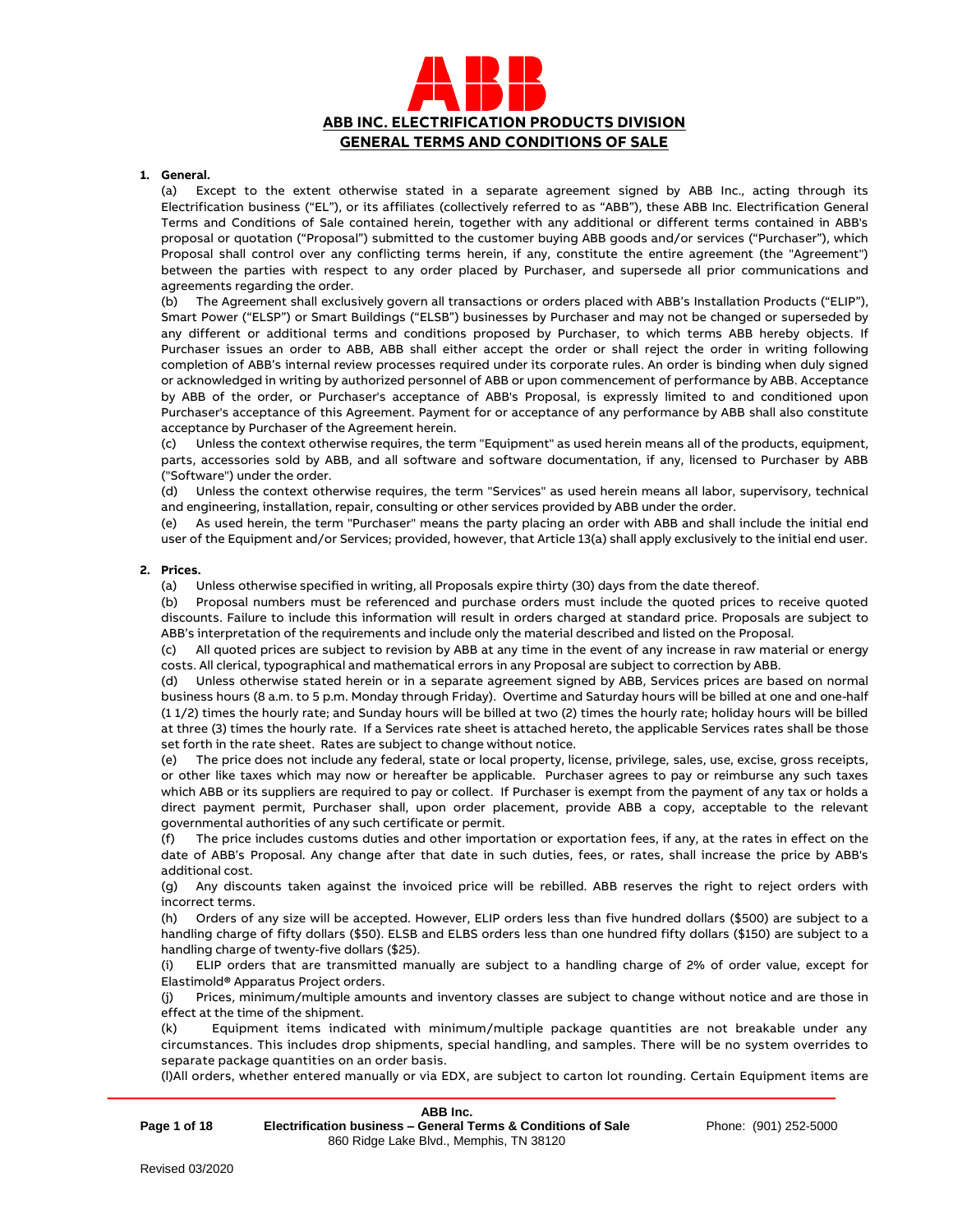

packaged and sold in minimum/multiple lots only. Make-to-Order Equipment may be subject to minimum order quantities if no current stock or inventory exists at the time an order is placed.

(m) Orders for Equipment with Make-to-Order (MTO) inventory classifications may be shipped and invoiced ten percent (10%) above or below the quantity on the order due to manufacturing lot sizes. Inventory classifications are subject to change without notice and are in effect at time of shipment.

## **3. Payment.**

(a) Unless specified to the contrary in writing by ABB, payment terms are net cash, payable without offset, in United States Dollars, 30 days from date of invoice by wire transfer to the account designated by ABB in the Proposal.

(b) If in the judgment of ABB, the financial condition of Purchaser at any time prior to delivery does not justify the terms of payment specified, ABB may require payment in advance, payment security satisfactory to ABB, or ABB may terminate the order, whereupon ABB shall be entitled to receive reasonable cancellation charges. If delivery is delayed by Purchaser, payment shall be due on the date ABB is prepared to make delivery. Delays in delivery or nonconformities in any installments delivered shall not relieve Purchaser of its obligation to accept and pay for remaining installments.

(c) Purchaser shall pay, in addition to the overdue payment, a late charge equal to the lesser of one and one-half percent (1 1/2%) per month or any part thereof or the highest applicable rate allowed by law on all such overdue amounts plus ABB's attorneys' fees and court costs incurred in connection with collection.

(d) All credits are subject to deduction of any applicable prompt pay discount. All credits issued by ABB expire per the terms of issuance or maximum one hundred eighty (180) days from the original date of issue.

## **4. Changes.**

(a) Any changes requested by Purchaser affecting the ordered scope of work must be reviewed by ABB and resulting adjustments to affected provisions, including price, schedule, and guarantees mutually agreed in writing prior to implementation of the change.

(b) ABB may, at its expense, make such changes in the Equipment or Services as it deems necessary, in its sole discretion, to conform the Equipment or Services to the applicable specifications. If Purchaser objects to any such changes, ABB shall be relieved of its obligation to conform to the applicable specifications to the extent that conformance may be affected by such objection.

## **5. Delivery.**

(a) For purposes of this Agreement, "Delivery" shall mean delivery of the Equipment by ABB to the applicable shipping carrier or freight forwarder.

(b) Equipment manufactured, assembled or warehoused in the continental United States is delivered FCA ABB point of shipment, Incoterms® 2020, to destinations in the United States. Equipment shipped to destinations outside the United States will be delivered FCA ABB Warehouse, Incoterms® 2020. Purchaser shall be responsible for any and all demurrage or detention charges. Purchaser will be responsible for providing its own export documentation at the export border and will make necessary arrangements for export formalities regarding these shipments. All shipments requiring EEI filing must be submitted timely and accurately and proof of filing to be provided to Seller.

(c) ELIP's prepaid freight is subject to the terms and conditions set forth in the ELIP Prepaid Freight Allowance Policy, which is attached hereto. Full freight will be allowed on domestic shipments of EL ELSP and ELSB Equipment orders of three thousand (\$3,000) dollars or more to destinations in the continental United States. Purchaser is responsible for freight charges on specified ABB Jokab Safety® fencing Equipment. Other Equipment lines may be subject to unique freight terms; contact your sales rep for clarification.

(d) When the transportation charges are the responsibility of or assumed by Purchaser, ABB will ship via freight collect or third party per Purchaser's request. Otherwise, ABB will ship and add all applicable transportation and handling charges to the invoice.

(e) ABB will not drop ship orders outside of the United States.

(f) ABB will use its discretion in routing all shipments. Air shipments may be made upon request by Purchaser, if Purchaser will assume all transportation and handling charges.

(g) All accepted orders, whether or not delivery dates are specified thereon, are subject to delays or failures in manufacture or delivery due to Force Majeure.

(h) If the scheduled delivery of Equipment is delayed by Purchaser or by Force Majeure, ABB may move the Equipment to storage for the account of and at the risk of Purchaser whereupon it shall be deemed to be delivered.

(i) Shipping and delivery dates are contingent upon Purchaser's timely approvals and delivery by Purchaser of any documentation required for ABB's performance hereunder.

(j) Claims for shortages or other administrative errors in Delivery must be made in writing to ABB within ten (10) days of receipt by Purchaser. Equipment may not be returned except with the prior written consent of and subject to terms specified by ABB. Claims for damage after Delivery shall be made directly by Purchaser with the common carrier. Claims involving ELIP Equipment are subject to the terms and conditions of the ELIP Procedure for Handling Loss & Damaged Cargo Claims, which is incorporated by reference as if set forth herein.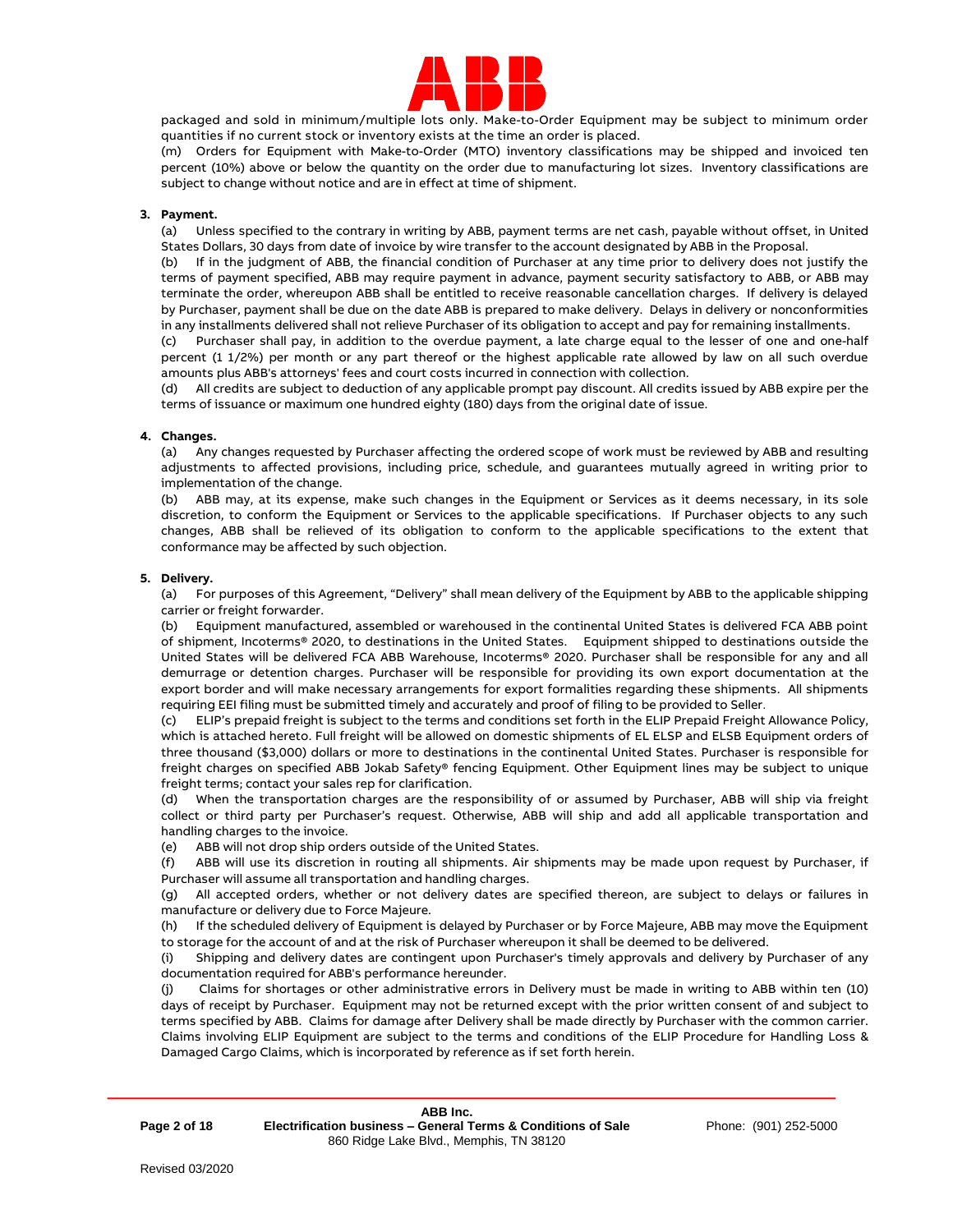

# **6. Title & Risk of Loss.**

Notwithstanding any agreement with respect to delivery terms or payment of transportation charges, title to Equipment (except with respect to Software for which title shall not pass because use is being licensed) shall pass upon Delivery and risk of loss or damage shall pass to Purchaser upon delivery according to the applicable freight term.

## **7. Inspection, Testing and Acceptance.**

(a) Any inspection by Purchaser of Equipment on ABB's premises shall be scheduled in advance to be performed during normal working hours.

(b) If the order provides for factory acceptance testing, ABB shall notify Purchaser when ABB will conduct such testing prior to shipment. Unless Purchaser states specific objections in writing within ten (10) days after completion of factory acceptance testing, completion of the acceptance test constitutes Purchaser's factory acceptance of the Equipment and its authorization for shipment.

(c) If the order provides for site acceptance testing, testing will be performed by ABB personnel to verify that the Equipment has arrived at site complete, without physical damage, and in good operating condition. Completion of site acceptance testing constitutes full and final acceptance of the Equipment. If, through no fault of ABB, acceptance testing is not completed within thirty (30) days after arrival of the Equipment at the site, the site acceptance test shall be deemed completed and the Equipment shall be deemed accepted.

## **8. Warranties and Remedies.**

(a) Equipment and Services Warranty. ABB warrants that Equipment (excluding Software, which is warranted as specified in paragraph (d) below) shall be delivered free of defects in material and workmanship and that Services shall be free of defects in workmanship. Unless a different time period ("Warranty Remedy Period") is specified herein below or on the Equipment packaging or instructions, the Warranty Remedy Period for Equipment (excluding Software, Spare Parts and Refurbished or Repaired Parts) shall end twelve (12) months after installation or eighteen (18) months after date of shipment, whichever first occurs. The Warranty Remedy Period for new spare parts shall end twelve (12) months after date of shipment. The Warranty Remedy Period for refurbished or repaired parts shall end ninety (90) days after date of shipment. The Warranty Remedy Period for Services shall end ninety (90) days after the date of completion of Services. The Warranty Remedy Period for ELIP Equipment shall be as follows: (i) twenty-four (24) months from date of shipment for all ELIP product lines not specifically identified herein, except for tools, which are warranted for ninety (90) days; (ii) Fisher Pierce products and Elastimold® Reclosers shall be warranted for thirty-six (36) months from date of shipment; and (iii) Joslyn® VBT and VBU capacitor switches are warranted for forty-eight (48) months or forty thousand (40,000) operations, whichever occurs first.

(b) Equipment and Services Remedy. If a nonconformity to the foregoing warranty is discovered in the Equipment or Services during the applicable Warranty Remedy Period, as specified above, under normal and proper use and provided the Equipment has been properly stored, installed, operated and maintained and written notice of such nonconformity is provided to ABB promptly after such discovery and within the applicable Warranty Remedy Period, ABB shall, at its option, either (i) repair or replace the nonconforming portion of the Equipment or re-perform the nonconforming Services or (ii) refund the portion of the price applicable to the nonconforming portion of Equipment or Services. If any portion of the Equipment or Services so repaired, replaced or re-performed fails to conform to the foregoing warranty, and written notice of such nonconformity is provided to ABB promptly after discovery and within the original Warranty Remedy Period applicable to such Equipment or Services or thirty (30) days from completion of such repair, replacement or re-performance, whichever is later, ABB will repair or replace such nonconforming Equipment or re-perform the nonconforming Services. The original Warranty Remedy Period shall not otherwise be extended.

(c) Exceptions. ABB shall not be responsible for providing temporary power, removal, installation, reimbursement for labor costs or working access to the nonconforming Equipment, including disassembly and re-assembly of non-ABB supplied equipment, or for providing transportation to or from any repair facility, or for any other expenses incurred in connection with the repair or replacement, all of which shall be at Purchaser's risk and expense. ABB shall have no obligation hereunder with respect to any Equipment which (i) has been improperly repaired or altered; (ii) has been subjected to misuse, negligence or accident; (iii) has been used in a manner contrary to ABB's instructions; (iv) is comprised of materials provided by or a design specified by Purchaser; or (v) has failed as a result of ordinary wear and tear. Equipment supplied by ABB but manufactured by others is warranted only to the extent of the manufacturer's warranty, and only the remedies, if any, provided by the manufacturer will be allowed.

(d) Software Warranty and Remedies. ABB warrants that, except as specified below, the Software will, when properly installed, execute in accordance with ABB's published specification. If a nonconformity to the foregoing warranty is discovered during the period ending one (1) year after the date of shipment and written notice of such nonconformity is provided to ABB promptly after such discovery and within that period, including a description of the nonconformity and complete information about the manner of its discovery, ABB shall correct the nonconformity by, at its option, either (i) modifying or making available to the Purchaser instructions for modifying the Software; or (ii) making available at ABB's facility necessary corrected or replacement programs. ABB shall have no obligation with respect to any nonconformities resulting from (i) unauthorized modification of the Software or (ii) Purchaser-supplied software or interfacing. ABB

**Page 3 of 18**

**ABB Inc. Electrification business – General Terms & Conditions of Sale** 860 Ridge Lake Blvd., Memphis, TN 38120

Phone: (901) 252-5000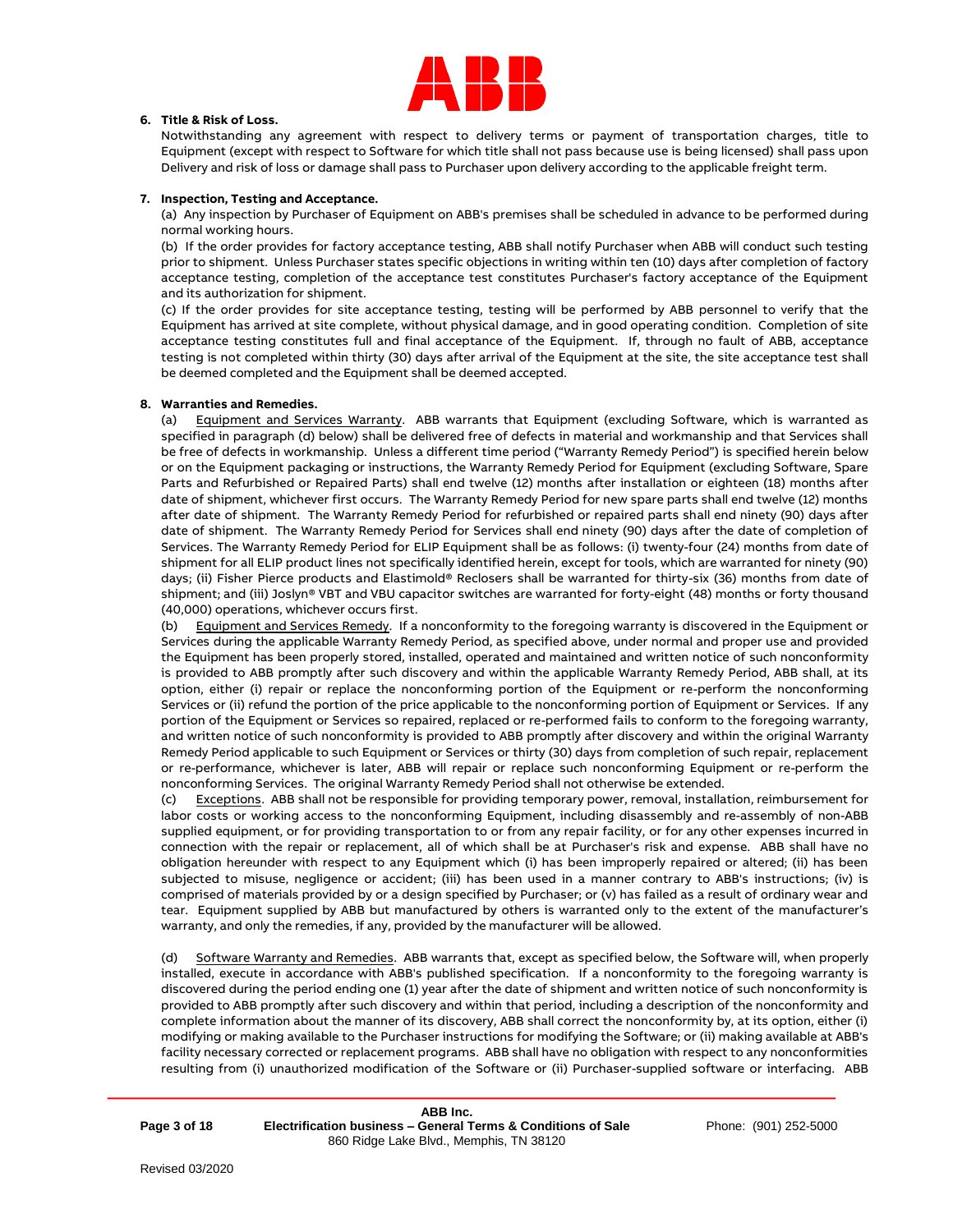

does not warrant that the functions contained in the software will operate in combinations which may be selected for use by the Purchaser, or that the software products are free from errors in the nature of what is commonly categorized by the computer industry as "bugs".

(e) THE FOREGOING WARRANTIES CONTAINED HEREIN ARE EXCLUSIVE AND IN LIEU OF ALL OTHER WARRANTIES OF QUALITY AND PERFORMANCE, WHETHER WRITTEN, ORAL OR IMPLIED, AND ALL OTHER WARRANTIES INCLUDING ANY IMPLIED WARRANTIES OF MERCHANTABILITY OR FITNESS FOR A PARTICULAR PURPOSE OR USAGE OF TRADE ARE HEREBY DISCLAIMED. THE REMEDIES STATED HEREIN CONSTITUTE PURCHASER'S EXCLUSIVE REMEDIES AND ABB'S ENTIRE LIABILITY FOR ANY BREACH OF WARRANTY.

## **9. Patent Indemnity.**

(a) ABB shall defend at its own expense any action brought against Purchaser alleging that the Equipment or the use of the Equipment to practice any process for which such Equipment is specified by ABB (a "Process") directly infringes any claim of a patent of the United States of America and shall pay all damages and costs finally awarded in any such action, provided that Purchaser has given ABB prompt written notice of such action, all necessary assistance in the defense thereof and the right to control all aspects of the defense thereof including the right to settle or otherwise terminate such action in behalf of Purchaser.

(b) ABB shall have no obligation hereunder and this provision shall not apply to: (i) any other equipment or processes, including Equipment or Processes which have been modified or combined with other equipment or process not supplied by ABB; (ii) any Equipment or Process supplied according to a design, other than an ABB design, required by Purchaser; (iii) any products manufactured by the Equipment or Process; (iv) any patent issued after the date hereof; or (v) any action settled or otherwise terminated without the prior written consent of ABB.

(c) If, in any such action, the Equipment is held to constitute an infringement, or the practice of any Process using the Equipment is finally enjoined, ABB shall, at its option and its own expense, procure for Purchaser the right to continue using said Equipment; or modify or replace it with non-infringing equipment or, with Purchaser's assistance, modify the Process so that it becomes non-infringing; or remove it and refund the portion of the price allocable to the infringing Equipment. THE FOREGOING PARAGRAPHS STATE THE ENTIRE LIABILITY OF ABB AND EQUIPMENT MANUFACTURER FOR ANY PATENT INFRINGEMENT.

(d) To the extent that said Equipment or any part thereof is modified by Purchaser, or combined by Purchaser with equipment or processes not furnished hereunder (except to the extent that ABB is a contributory infringer) or said Equipment or any part thereof is used by Purchaser to perform a process not furnished hereunder by ABB or to produce an article, and by reason of said modification, combination, performance or production, an action is brought against ABB, Purchaser shall defend and indemnify ABB in the same manner and to the same extent that ABB would be obligated to indemnify Purchaser under this "Patent Indemnity" provision.

### **10. Limitation of Liability.**

(a) IN NO EVENT SHALL ABB, ITS SUPPLIERS OR SUBCONTRACTORS BE LIABLE FOR SPECIAL, INDIRECT, INCIDENTAL OR CONSEQUENTIAL DAMAGES, WHETHER IN CONTRACT, WARRANTY, TORT, NEGLIGENCE, STRICT LIABILITY OR OTHERWISE, INCLUDING, BUT NOT LIMITED TO, LOSS OF PROFITS OR REVENUE, LOSS OF USE OF THE EQUIPMENT OR ANY ASSOCIATED EQUIPMENT, COST OF CAPITAL, COST OF SUBSTITUTE EQUIPMENT, FACILITIES OR SERVICES, UP AND DOWN EXPENSES, DOWNTIME COSTS, DELAYS, AND CLAIMS OF CUSTOMERS OF THE PURCHASER OR OTHER THIRD PARTIES FOR ANY DAMAGES.

(b) FURTHERMORE, ABB'S OVERALL LIABILITY FOR ANY CLAIM WHETHER IN CONTRACT, WARRANTY, TORT, NEGLIGENCE, STRICT LIABILITY, OR OTHERWISE FOR ANY LOSS OR DAMAGE ARISING OUT OF, CONNECTED WITH, OR RESULTING FROM THIS AGREEMENT OR THE PERFORMANCE OR BREACH THEREOF, OR FROM THE DESIGN, MANUFACTURE, SALE, DELIVERY, RESALE, REPAIR, REPLACEMENT, INSTALLATION, TECHNICAL DIRECTION OF INSTALLATION, INSPECTION, OPERATION OR USE OF ANY EQUIPMENT COVERED BY OR FURNISHED UNDER THIS AGREEMENT, OR FROM ANY SERVICES RENDERED IN CONNECTION THEREWITH, SHALL IN NO CASE (EXCEPT AS PROVIDED IN THE SECTION ENTITLED "PATENT INDEMNITY") EXCEED THE PURCHASE PRICE ALLOCABLE TO THE EQUIPMENT OR PART THEREOF OR SERVICES WHICH GIVES RISE TO THE CLAIM.

(c) All causes of action against ABB arising out of or relating to this Agreement or the performance or breach hereof shall expire unless brought within one (1) year of the time of accrual thereof.

(d) In no event, regardless of cause, shall ABB be liable for penalties or penalty clauses of any description or for indemnification of Purchaser or others for costs, damages, or expenses arising out of or related to the Equipment and/Services.

### **11. Laws and Regulations.**

(a) ABB does not assume any responsibility for compliance with federal, state or local laws and regulations, except as expressly set forth herein, and compliance with any laws and regulations relating to the operation or use of the Equipment or Software is the sole responsibility of the Purchaser.

(b) By placing an order with ABB, Purchaser represents, warrants and covenants that Purchaser will comply with all

|              | ABB Inc.                                                      |
|--------------|---------------------------------------------------------------|
| Page 4 of 18 | Electrification business – General Terms & Conditions of Sale |
|              | 860 Ridge Lake Blvd., Memphis, TN 38120                       |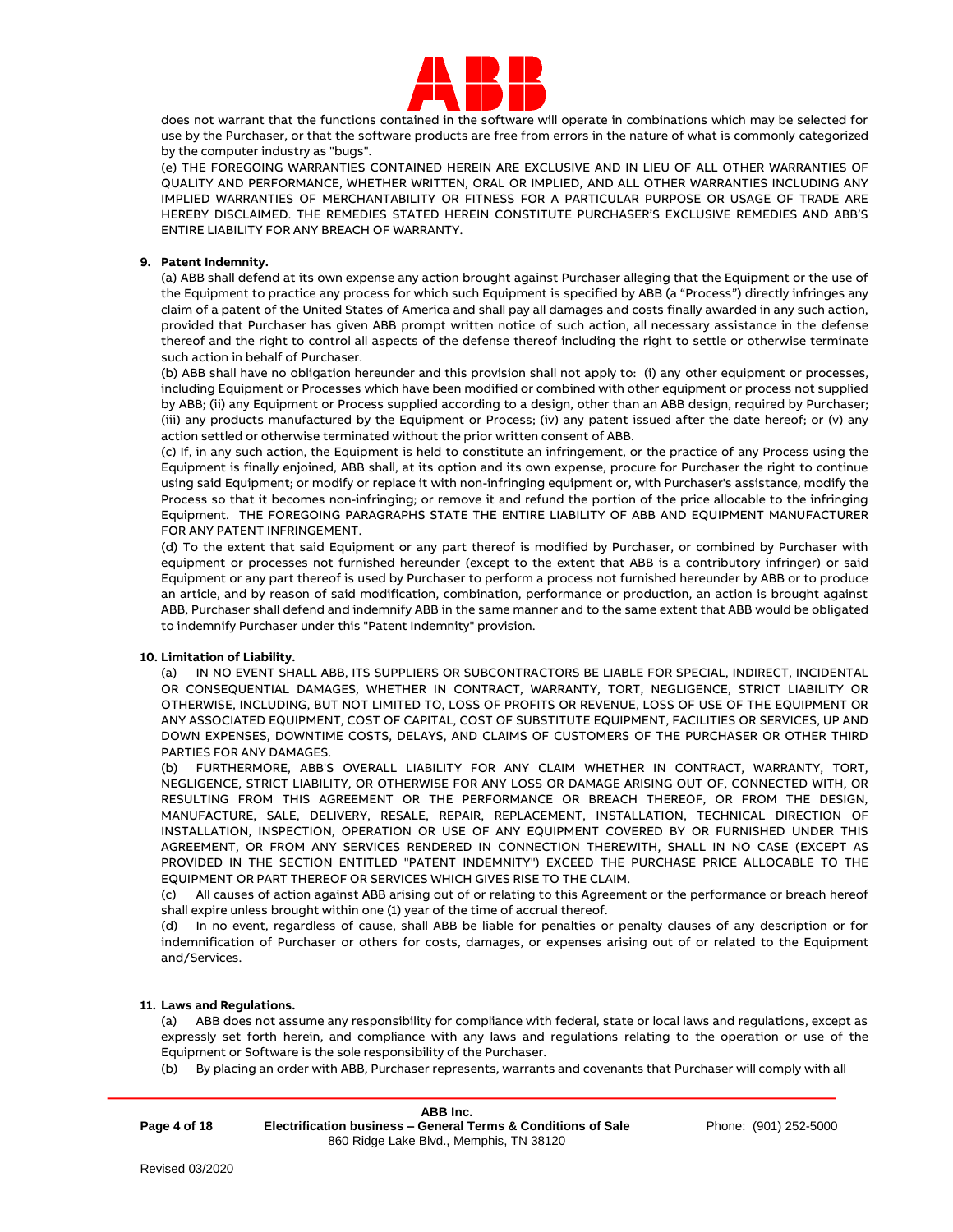

applicable laws and regulations of the United States and all other jurisdictions regarding the marketing, sale, export and distribution of ABB Equipment, including, but not limited to, the U.S. Export Control Laws and the U.S. Foreign Corrupt Practices Act. Furthermore, Purchaser represents, warrants and covenants that Purchaser has not paid, offered to pay, agreed to pay, or authorized or caused to be paid, directly or indirectly, any money or anything of value to any foreign official (as defined in the U.S. Foreign Corrupt Practices Act) to induce such official to use their influence to obtain an improper business advantage in connection with the purchase and resale of ABB Equipment.

(c) All laws and regulations referenced herein shall be those in effect as of the Proposal date. In the event of any subsequent revisions or changes thereto, ABB assumes no responsibility for compliance therewith. If Purchaser desires a modification as a result of any such change or revision, it shall be treated as a change per Article 4.

(d) Prior to the Delivery of the Equipment, if in the country, state or municipality where the Equipment is being delivered, any law, regulation, tariff, ordinance, order or by-law having the force of law is enacted, promulgated, abrogated or changed, which shall be deemed to include any change in interpretation or application by the competent authorities, that subsequently increases the costs and expenses of ABB and/or the applicable time for completion of the Equipment, then the price shall be correspondingly increased, and/or the time for completion shall be reasonably adjusted to the extent that ABB has thereby been affected in the performance of any of its obligations under the Proposal or applicable order. ABB commits that any increases will solely reflect the additional costs incurred as a result of legislation or tariffs and will not include any additional overhead costs or profits.

(e) Nothing contained herein shall be construed as imposing responsibility or liability upon ABB for obtaining any permits, licenses or approvals from any agency required in connection with the supply, erection or operation of the Equipment.

(f) This Agreement shall be governed by the laws of the State of New York, but excluding the provisions of the United Nations Convention on Contracts for the International Sale of Goods and excluding New York law with respect to conflicts of law. Purchaser agrees that all causes of action against ABB under this Agreement shall be brought in the State Courts of the State of New York or the U.S. District Court for the Southern District of New York.

(g) If any provision hereof, partly or completely, shall be held invalid or unenforceable, such invalidity or unenforceability shall not affect any other provision or portion hereof and this Agreement shall be construed as if such invalid or unenforceable provision or portion thereof had never existed.

# **12. OSHA.**

ABB warrants that the Equipment will comply with the relevant standards of the Occupational Safety and Health Act of 1970 ("OSHA") and the regulations promulgated thereunder as of the date of the Proposal. Upon prompt written notice from the Purchaser of a breach of this warranty, ABB will replace the affected part or modify it so that it conforms to such standard or regulation. ABB's obligation shall be limited to such replacement or modification. In no event shall ABB be responsible for liability arising out of the violation of any OSHA standards relating to or caused by Purchaser's design, location, operation, or maintenance of the Equipment, its use in association with other equipment of Purchaser, or the alteration of the Equipment by any party other than ABB.

## **13. Software License.**

(a) ABB owns all rights in or has the right to sublicense all of the Software, if any, to be delivered to Purchaser under this Agreement. As part of the sale made hereunder Purchaser hereby obtains a limited license to use the Software, subject to the following: (i) The Software may be used only in conjunction with equipment specified by ABB; (ii) The Software shall be kept strictly confidential; (iii) The Software shall not be copied, reverse engineered, or modified; (iv) The Purchaser's right to use the Software shall terminate immediately when the specified equipment is no longer used by the Purchaser or when otherwise terminated, e.g. for breach, hereunder; and (v) the rights to use the Software are non-exclusive and non-transferable, except with ABB's prior written consent.

(b) Nothing in this Agreement shall be deemed to convey to Purchaser any title to or ownership in the Software or the intellectual property contained therein in whole or in part, nor to designate the Software a "work made for hire" under the Copyright Act, nor to confer upon any person who is not a named party to this Agreement any right or remedy under or by reason of this Agreement. In the event of termination of this License, Purchaser shall immediately cease using the Software and, without retaining any copies, notes or excerpts thereof, return to ABB the Software and all copies thereof and shall remove all machine readable Software from all of Purchaser's storage media.

### **14. Inventions and Information.**

Unless otherwise agreed in writing by ABB and Purchaser, all right, title and interest in any inventions, developments, improvements or modifications of or for Equipment and Services shall remain with ABB. Any design, manufacturing drawings or other information submitted to the Purchaser remains the exclusive property of ABB. Purchaser shall not, without ABB's prior written consent, copy or disclose such information to a third party. Such information shall be used solely for the operation or maintenance of the Equipment and not for any other purpose, including the duplication thereof in whole or in part.

### **15. Force Majeure.**

**Page 5 of 18**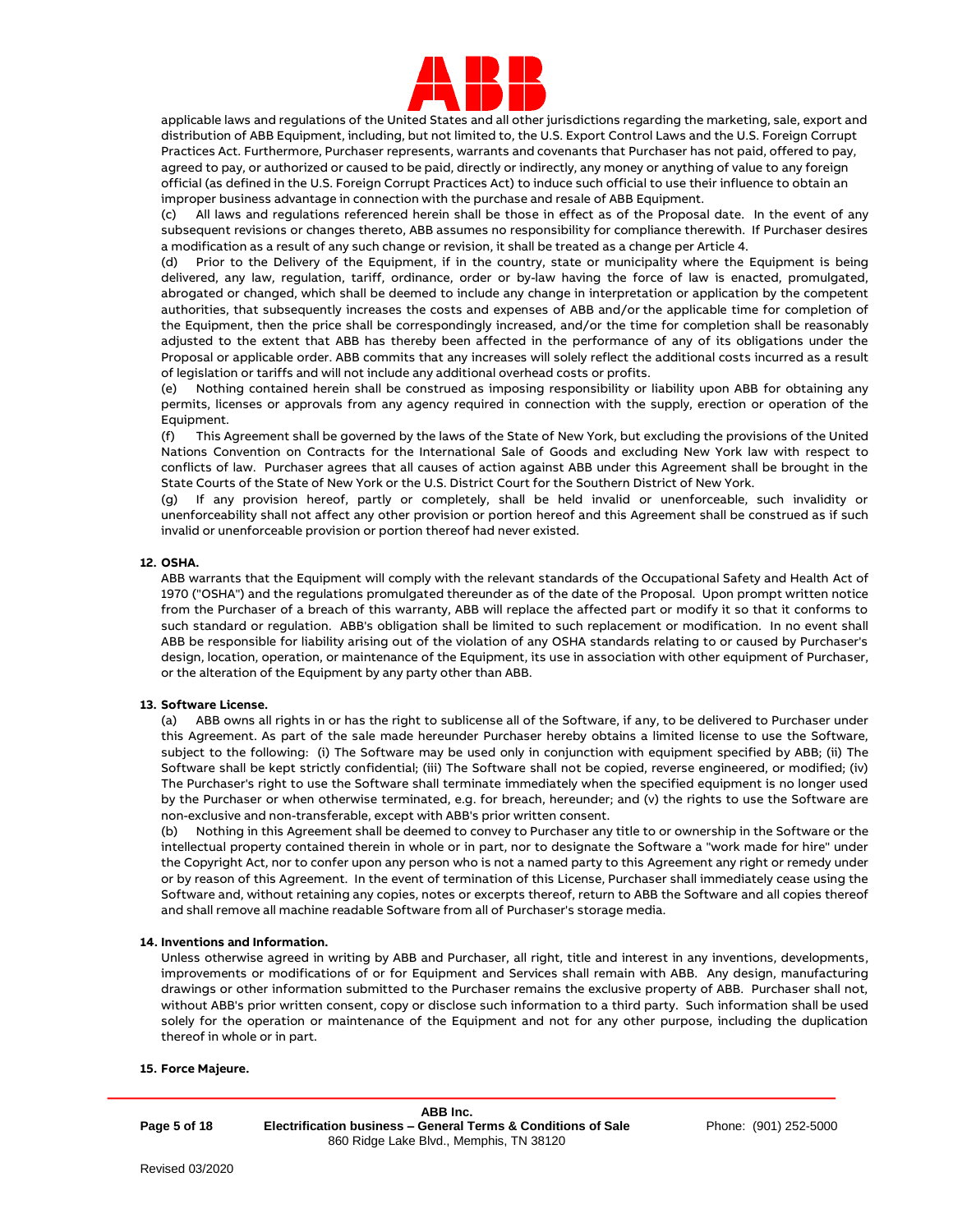

ABB shall neither be liable for loss, damage, detention or delay nor be deemed to be in default for failure to perform when prevented from doing so by causes beyond its reasonable control, including, but not limited to, Acts of War (declared or undeclared), Acts of God, fire, strike, labor difficulties, acts or omissions of any governmental authority or of Purchaser, compliance with government regulations, insurrection or riot, embargo, delays or shortages in transportation or inability to obtain necessary labor, materials, or manufacturing facilities from usual sources or from defects or delays in the performance of its suppliers or subcontractors due to any of the foregoing enumerated causes. In the event of delay due to any such cause, the date of Delivery will be extended by period equal to the delay plus a reasonable time to resume production, and the price will be adjusted to compensate ABB for such delay.

## **16. Cancellation.**

Special and made to order Equipment are non-cancelable and non-returnable. Any other order may be cancelled by Purchaser prior to shipment only upon prior written notice and payment of termination charges, including but not limited to, all costs identified to the order incurred prior to the effective date of notice of termination and all expenses incurred by ABB attributable to the termination, plus a fixed sum of ten (10) percent of the final total price to compensate for disruption in scheduling, planned production and other indirect costs. ABB may cancel any order prior to shipment upon prior reasonable notice to Purchaser.

### **17. Return of Equipment**

Equipment returns are subject to the ELIP or ELSP/ELSB terms and conditions set forth in the Return Material Policies, which are attached hereto.

## **18. Termination.**

No termination by Purchaser for default shall be effective unless, within fifteen (15) days after receipt by ABB of Purchaser's written notice specifying such default, ABB shall have failed to initiate and pursue with due diligence correction of such specified default.

## **19. Export Control.**

(a) Purchaser represents and warrants that the Equipment and Services provided hereunder and the "direct product" thereof are intended for civil use only and will not be used, directly or indirectly, for the production of chemical or biological weapons or of precursor chemicals for such weapons, or for any direct or indirect nuclear end use. Purchaser agrees not to disclose, use, export or re-export, directly or indirectly, any information provided by ABB or the "direct product" thereof as defined in the Export Control Regulations of the United States Department of Commerce, except in compliance with such Regulations.

(b) If applicable, ABB shall file for a U.S. export license, but only after appropriate documentation for the license application has been provided by Purchaser. Purchaser shall furnish such documentation within a reasonable time after order acceptance. Any delay in obtaining such license shall suspend performance of this Agreement by ABB. If an export license is not granted or, if once granted, is thereafter revoked or modified by the appropriate authorities, this Agreement may be canceled by ABB without liability for damages of any kind resulting from such cancellation. At ABB's request, Purchaser shall provide to ABB a Letter of Assurance and End-User Statement in a form reasonably satisfactory to ABB.

### **20. Assignment.**

Any assignment of this Agreement or of any rights or obligations under the Agreement without prior written consent of ABB shall be void.

### **21. Nuclear Insurance – Indemnity.**

For applications in nuclear projects, the Purchaser and/or its end user customer shall have complete insurance protection against liability and property damage resulting from a nuclear incident to and shall indemnify ABB, its subcontractors, suppliers and vendors against all claims resulting from a nuclear incident.

## **22. Resale.**

If Purchaser resells any of the Equipment, the sale terms shall limit ABB's liability to the buyer to the same extent that ABB's liability to Purchaser is limited hereunder.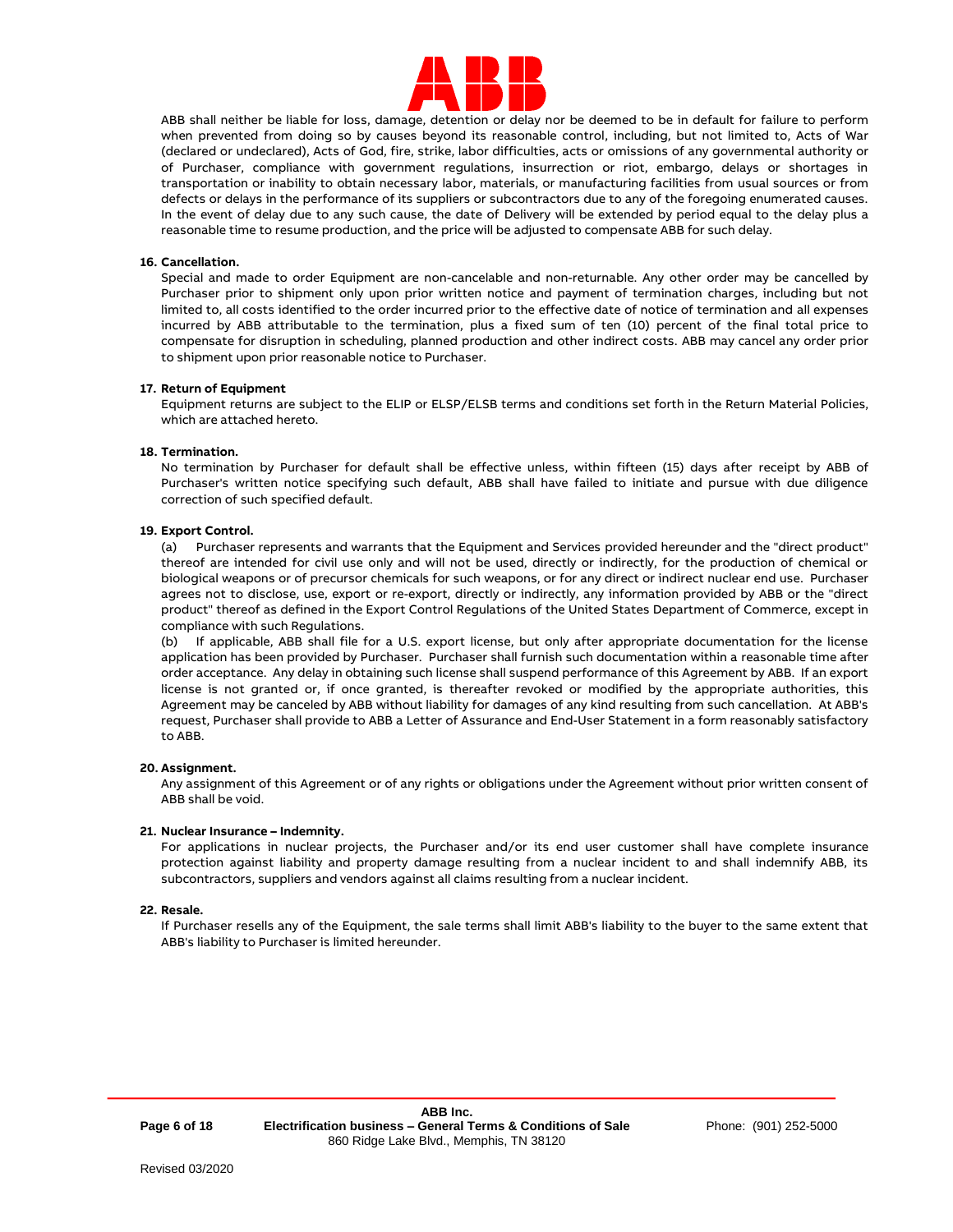

# **Elastimold® Apparatus Project Proposal Terms and Conditions:**

**Elastimold® Switchgear, Elastimold® Reclosers, Joslyn Hi-Voltage® Var Breaker Master, Joslyn Hi-Voltage® VerSaVac and Joslyn Hi-Voltage® Molded Vacuum Interrupter.**

# **1. Proposal Scope**

The scope for a Make-to-Order project shall be solely captured in the configurator Proposal and/or project scope document.

# **2. Customer Approval of Project Scope**

A. Review: Purchaser first reviews the Proposal document.

- i. After Purchaser completes the review of the document and confirms acceptance of this scope, no changes shall be made unless captured in the configurator project scope document and mutually agreed to by ABB and Purchaser.
- ii. No other oral or written communication shall constitute a project scope change.
- B. Approval: Purchaser's valid and accepted purchase order will constitute acceptance of the Proposal and authorization for ABB to proceed with the design per the agreed project scope.

## **3. Design Engineering**

ABB will schedule and proceed with design engineering work upon receipt of new or revised purchase order acknowledgment.

## **4. Sales Drawing**

Upon completion of the engineering design, a sales drawing will be provided to Purchaser for review and approval.

## **5. Review Period and Changes to the Scope**

Purchaser shall have up to seven (7) calendar days to review and return either a signed sales/engineering drawing:

A. With no changes: ABB will release the project to production, which constitutes Purchaser's authorization for ABB to procure necessary materials for the job. A target ship date will be scheduled or reconfirmed.

B. With changes not captured in thespecification:

- i. A change order will result in ABB re-quoting the price and/or lead time if there is an impact to either; and
- ii. A non-refundable engineering change fee of up to three thousand dollars (\$3,000) per line item or design will be applied.
- C. If additional changes are requested after receiving revised drawings, then:
- i. This will result in ABB re-quoting the price and/or lead time if there is an impact to either; and
- ii. A non-refundable engineering change fee of up to three thousand dollars (\$3,000) per line item or design will be applied.
- D. If Purchaser takes longer than seven (7) calendar days to review, sign and accept the sales/engineering drawing:
- i. The lead time for the shipping of the materials ordered may be re-quoted.

## **6. Completion of Design and Release to Operations**

By returning a signed sales/engineering drawing, Purchaser authorizes ABB, under the provisions of these terms and conditions to:

i.Complete the design and create the bill of materials (BOM) and release the project to operations; and

ii.Operations will:

- (a) Procure materials for the manufacturing of the design; and
- (b) Schedule a production slot and proceed tomanufacturing.

## **7. Change Orders after the Approval of the Sales/Engineering Drawing**

A. Prior to two weeks before the ship date will result in:

i.An engineering charge of ten percent (10%) of the system price;

ii.Plus, applicable charges for all costs that have been incurred which will no longer be used for the project; and

iii.A re-quote of the price and lead time required to make the changes.

## B. Within two weeks of the CONFIRMED SHIP DATE:

i.The design is frozen and no changes will be made.

- ii.If the order is cancelled, Purchaser must pay a twenty five percent (25%) cancellation and restocking charge, plus the cost of all materials associated with this custom engineered design.
- C. If ABB is responsible for the design of the Equipment or Services, ABB may, at its expense, make such changes in the Equipment or Services as it deems necessary, in its sole discretion, to conform the Equipment or Services to the

|              | ABB Inc.                                                    |
|--------------|-------------------------------------------------------------|
| Page 7 of 18 | Elastimold® Apparatus Project Proposal Terms and Conditions |
|              | 860 Ridge Lake Blvd., Memphis, TN 38120                     |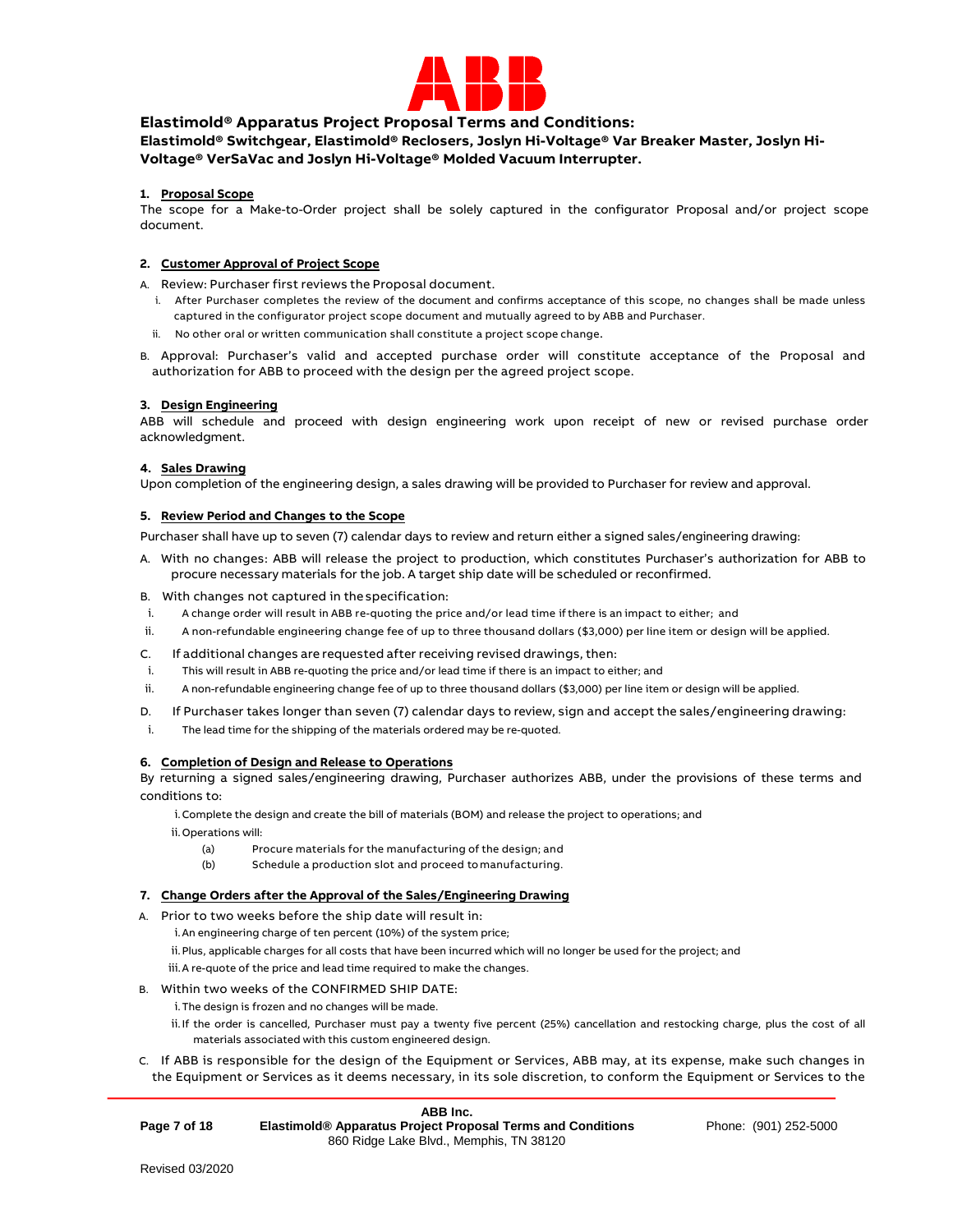

applicable specifications. ABB will provide Purchaser reasonable prior notification for such decision and the reasons for the changes. If Purchaser objects to any such changes, ABB shall be relieved of its obligation to conform to the applicable specifications to the extent that conformance may be affected by such objection.

# **8. General Terms**

ALL ABB INC. ELECTRIFICATION GENERAL TERMS AND CONDITIONS OF SALE SHALL APPLY TO THE PURCHASE OF ELASTIMOLD®, CABLE ACCESSORIES AND APPARATUS EQUIPMENT EXCEPT WHERE THEY CONFLICT WITH THE ABOVE TERMS. IN CASE OF CONFLICT BETWEEN THE ABB INC. ELECTRIFICATION GENERAL TERMS AND CONDITIONS OF SALE, THEN THE PROVISIONS OF THESE PROJECT PROPOSAL TERMS AND CONDITIONS SHALL HAVE PRECEDENCE.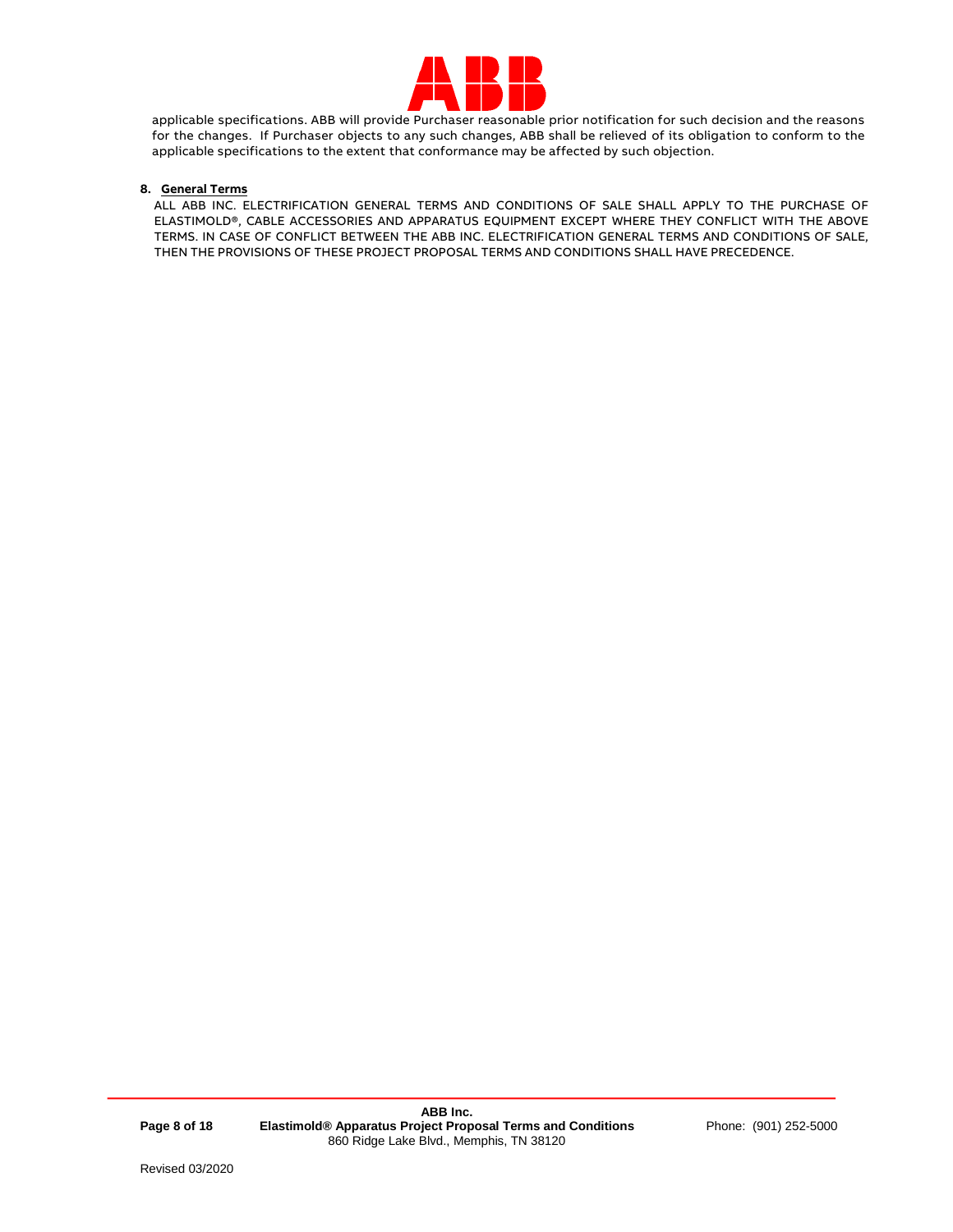

## **eFab™ Project Proposal Terms and Conditions:**

**These terms shall apply to all ABB Steel City eFab® Equipment purchases from ABB and its authorized distributors.** 

## **1. Proposal Scope**

The scope for any Steel City eFab® Equipment Make-to-Order project shall be solely captured in the configurator Proposal and/or project scope document. Unless otherwise specified in writing, all Proposals expire sixty (60) days from the date thereof.

# **2. Purchaser Approval of Project Scope**

A. Review: Purchaser first reviews the Proposal document.

- i. After Purchaser completes the review of this scope, no changes shall be made unless captured in the written project scope (takeoff / quote) documentation and mutually agreed to by ABB and Purchaser.
- ii. No other oral or written communication shall constitute a project scope change.
- iii. Project changes may result in a change to the project scope. See Review Period and Changes to the Scope section of these terms.
- B.Approval: Purchaser's valid and accepted purchase order from an authorized distributor will constitute acceptance of the Proposal and authorization for ABB to proceed with the design per the agreed project scope.

## **3. Design Engineering**

ABB will schedule and proceed with design engineering work upon receipt of new or revised purchase order acknowledgment.

## **4. Engineering Drawing (i.e. Room Layout and Assembly Drawings)**

Upon completion of the engineering design, a sales drawing will be provided to Purchaser for review and approval.

## **5. Review Period and Changes to the Scope**

Purchaser shall have up to fourteen (14) calendar days to review and return either a signed sales/engineering drawing or request changes at no additional cost:

- A. If Purchaser or its contractor requests specific components be used in the project, then a written sign-off on the componentry bill of material (BOM) is required by Purchaser during the design review period, which may result in increased costs.
- B. Review by Purchaser with no changes:

If no changes are requested during the review, ABB will release the project to production, which constitutes Purchaser's authorization for ABB to procure necessary materials and components for the job. A target shipping schedule will be scheduled or reconfirmed. A minimum of three (3) weeks lead time is required after final approval of drawings.

C.Review by Purchaser with requested changes not captured in thespecification:

i. A change requires a change order form which will result in ABB re-quoting the price and/or lead time if there is an impact to either.

D.If additional changes are requested after receipt of signed drawings by ABB, then:

- i. A change order form is required which will result in ABB re-quoting the price and/or lead time if there is an impact to either; and
- ii. Before changes are implemented, Purchaser must give written approval of all design changes.
- iii. Purchaser agrees that any changes to the initial design may result in a change to the delivery schedule. ABB will provide a revised shipping schedule to Purchaser as part of the design change review.
- E. If Purchaser takes longer than fourteen (14) calendar days to review, sign and accept the sales/engineering drawing then the lead time for the shipping of the materials ordered may be re-quoted.

### **6. Completion of Design and Release to ABB**

A. By returning signed engineering drawings, agreed upon components and corresponding purchase order from the authorized distributor, Purchaser authorizes ABB, under the provisions of these terms and conditions herein to:

- i. Release the design and create the BOM and release the project to operations; and
- ii. ABB will:
	- (a) Procure materials and components for the manufacturing of the design; and
	- (b) Schedule a production slot and proceed tomanufacturing.
- B. At the time of the Proposal, the Purchaser shall provide an estimated required initial shipment date and proposed

**Page 9 of 18**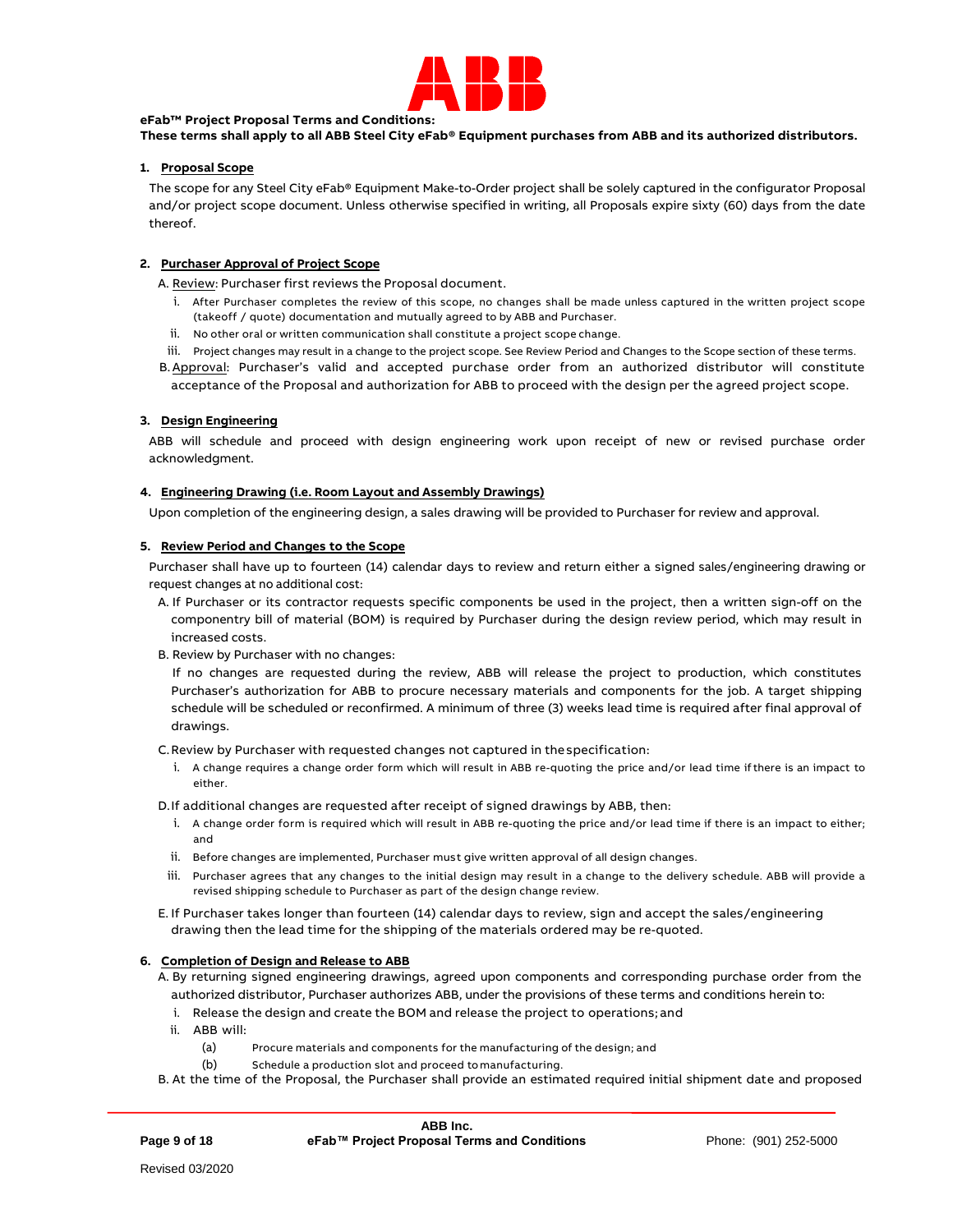

shipment schedule for all Equipment under the purchase order.

- C. Shipments will proceed upon the mutually agreed delivery schedule.
- D. All Equipment is subject to final review and inspection by the electrical inspector from the local governmental authority having jurisdiction for the work on site (the "Inspector"), who has final approval for the design of the Equipment. Purchaser shall be responsible for any further design changes required by the Inspector, as well as any costs for changes requested by Purchaser or its contractor in the field. For clarity, Purchaser and its contractor are responsible to coordinate with the Inspector to confirm the Equipment meets the local governmental authority's inspection process.

# **7. Change Orders after the Approval of the Sales/Engineering Drawing**

A. ANY CHANGE AFTER DRAWING APPROVAL WILL ONLY BE CONSIDERED BY ABB THROUGH A CHANGE ORDER FORM SUBMITTED BY PURCHASER, WHICH SHALL RESULT IN ANY NEW COSTS AND TIMEFRAMES ASSOCIATED WITH THE REQUESTED CHANGE. ABB SHALL RESPOND WITHIN A MAXIMUM OF SEVEN (7) CALENDAR DAYS TO INFORM PURCHASER OF THE COST AND DELIVERY SCHEDULE IMPACT DUE TO THE CHANGE.

B. If changes are requested within three (3) weeks of the CONFIRMED SHIP DATE:

- i. The design of any Equipment cannot be changed within twenty (21) days of the agreed upon ship date;
- ii. If the order is cancelled, Purchaser must pay a twenty five percent (25%) cancellation and restocking charge, plus the cost of all material and components associated with this custom engineered design that are non-returnable. Typically, all thirdparty components are non-returnable items, however ABB will reasonably attempt to salvage or return any purchased materials or components.
- **8. General Terms and Notes**
	- A. ALL ABB INC. ELECTRIFICATION GENERAL TERMS AND CONDITIONS OF SALE SHALL APPLY TO THE PURCHASE OF EFAB™ EQUIPMENT EXCEPT WHERE THEY CONFLICT WITH THE TERMS HEREIN. IN CASE OF CONFLICT BETWEEN THE ABB INC. ELECTRIFICATION GENERAL TERMS AND CONDITIONS OF SALE, THEN THE PROVISIONS OF THESE EFAB® PROJECT PROPOSAL TERMS AND CONDITIONS SHALL HAVE PRECEDENCE.
	- B. To the extent that the authorized distributor's contract terms with Purchaser differ from these eFab® Project Proposal Terms and Conditions or the ABB Inc. Electrification General Terms and Conditions of Sale, then the distributor shall indemnify and defend ABB from and against any and all liability due to such difference.
	- C. If a defect or nonconformity is discovered in any eFab™ Equipment, then Purchaser shall report the exact assembly, unit type, room number or other identifying installation location information and submit photographic documentation of such defect or nonconformity to ABB within five (5) business days, in additional to all other warranty requirements under the ABB Inc. Electrification General Terms and Conditions of Sale. Furthermore, Purchaser and the authorized distributor acknowledge and agree that:
		- i. Purchaser and ABB shall first discuss and mutually agree to take any action to (i) repair or replace the nonconforming or defective portion of the Equipment or (ii) refund the portion of the price applicable to the nonconforming portion of the Equipment. ABB shall not be liable for any costs or expenses incurred by Purchaser itself or through the use of a third-party to repair or replace the Equipment without written authorization by ABB.
	- ii. Equipment supplied by ABB but manufactured by a third-party is warranted only to the extent of the manufacturer's warranty, and only the remedies, if any, provided by the manufacturer will be allowed. ABB warrants only that Services shall be free of defects in workmanship with respect to the assembly of third-party products in the Equipment.
	- D. All components used in ABB's eFab prefab assemblies are UL® inspected, but currently there is no standard National Electrical Code (NEC) requirement that prefab assemblies be UL® listed. However, there are application or installation areas where Equipment such as fittings, cable, devices, etc. are required to be UL® listed. Under normal circumstances, ABB will provide UL® listed Equipment if the NEC mandates UL® listing. Purchaser acknowledges and agrees that the Inspector for the work on site has final approval for the design of the Equipment and Purchaser shall be liable for any further design changes required by the Inspector.
	- E. Purchaser acknowledges and agrees that ABB PROVIDES PREFAB ELECTRICAL AS A SERVICE TO OUR CUSTOMERS. Purchaser and its contractor installing the Equipment shall be responsible for confirming that the eFab™ Equipment will pass local inspection and meet local code requirements.
	- F. Notwithstanding any other provision of this Agreement, if ABB has agreed in writing upon a guaranteed delivery date (the "Guaranteed Delivery Date") and the actual delivery date is delayed due to causes directly and solely attributable to ABB by more than thirty (30) calendar days beyond the Guaranteed Delivery Date, excluding any mutually agreed extensions of time or Force Majeure events, then ABB shall pay Purchaser as liquidated damages, and not as a penalty, a sum equal to half of a percent (0.5%) of that portion of the order attributable to the delayed Equipment for each subsequent full day of delay, up to a maximum of ten percent (10%) of the purchase order for all delayed Equipment. The liquidated damages provided herein shall be ABB's sole and exclusive liability and Purchaser's sole remedy for delay.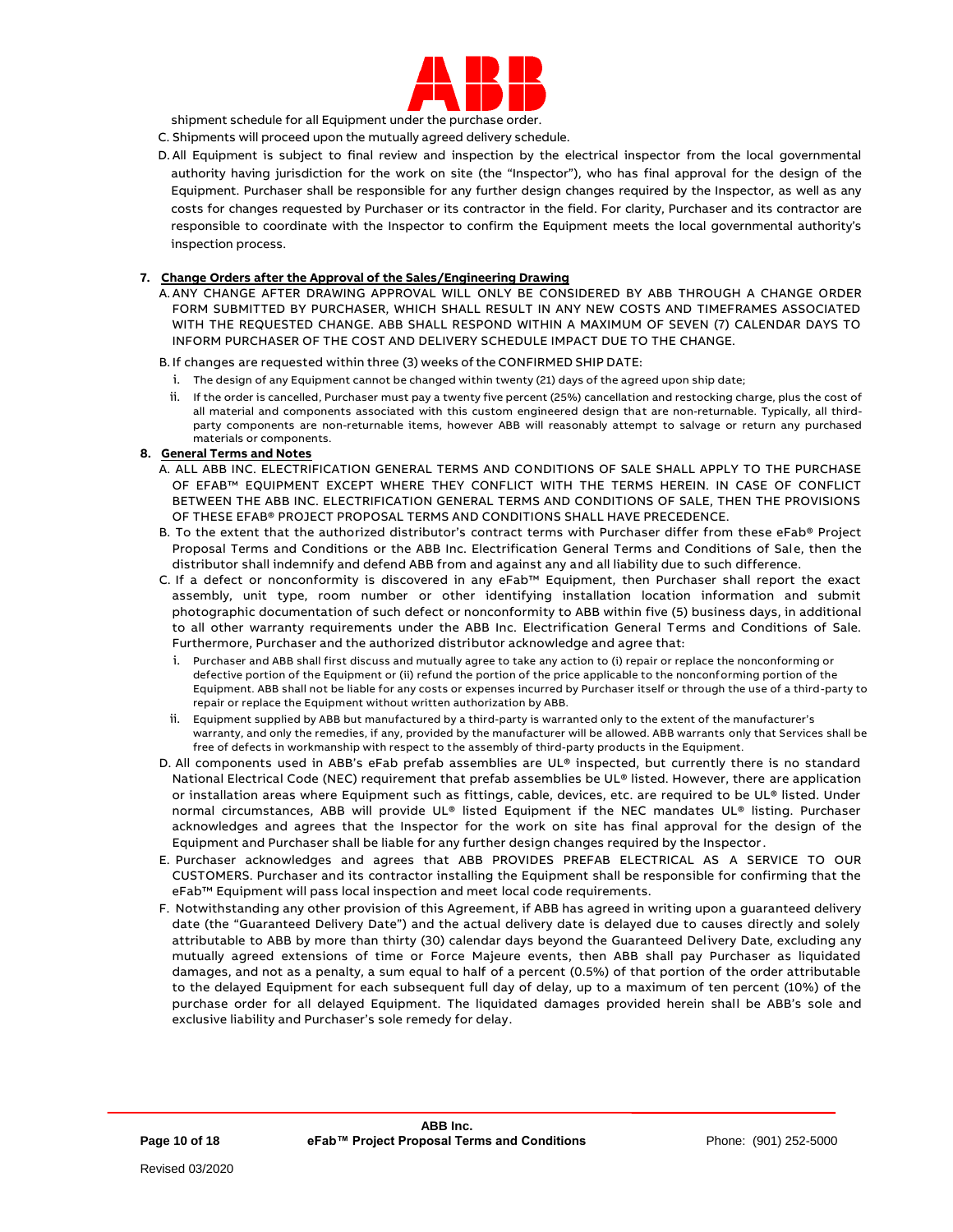

# **ABB Inc. ELSB and ELSP businesses**

**RETURN MATERIAL POLICY Effective 9/01/2019**

## **1. Application of Policy**

This Return Material Policy (the "policy"): (i) applies to all Equipment purchased from, ABB Electrification Smart Power ("ELSP") and ABB Electrification Smart Buildings ("ELSB") business lines (collectively "ABB"); (ii) covers all types of Equipment returns to ABB; and (iii) supersedes all prior ABB return policies. Except as modified by this policy, the ABB Inc. Electrification General Terms and Conditions of Sale and the ABB Select Program terms (as applicable) will control the relationship between ABB and the Purchaser. However, existing contracts between ABB and the Purchaser, to the extent they conflict with this policy, will be honored for their respective contractual terms until expiration and/or amendment.

## **2. General Policy For All Returns**

- a. ABB will only accept Equipment returns with an approved Returned Material Authorization ("RMA") form.
- b. Equipment returns requests will only be accepted for the following reasons as set forth in this policy: i.**Stock Rotation Return** (periodic inventory adjustment); ii.**Administrative Return** (shipping and order entry errors by ABB); or iii.**Warranty Return** (defective material).
- c. The reason for return should be clearly indicated on the RMA form.
- d. Requests for returns may be submitted through the sales organization or directly to the appropriate customer service representative ("CSR"). Request for returns may also be submitted through T&B Access (or its equivalent), as it becomes available.
- e. The CSR will validate the Equipment on the RMA prior to approval. Final return approvals are authorized by ABB management.
- f. All returns are subject to inspection by ABB and ABB shall determine if repackaging will be required. A 35% repackaging fee will be applied when applicable.
- g. All returns must conform to current catalog description, be in saleable condition and have been purchased directly from ABB or an authorized distributor.
- h. Custom made, specially designed or made-to-order Equipment is not returnable. Additionally, hazardous materials are not returnable under any circumstance.
- i. Upon approval of a valid return, ABB will provide the following information:
	- i. RMA Return Number (to be referenced on all cartons or pallets being returned as well as on any documentation);
	- ii. Disposition for each requested item;
	- iii. Estimated credit for the return request based on information provided, subject to ABB inspection;
	- iv. Address to applicable ABB returns location;
	- v. Responsibility of freight costs for the return;<br>vi Required carrier where ABB accepts responsi
	- Required carrier where ABB accepts responsibility for freight; and
	- vii. Deadline for receipt of the material at designated ABB facility.
- j. No credit will be given for items returned which are not included on an approved RMA or which exceed approved quantities. Unauthorized returns for Equipment will be returned to Purchaser at the Purchaser's expense or scrapped with the Purchaser's permission.
- k. Applicable prompt payment/cash discounts will be deducted from the credit memo for all RMA returns.
- l. A credit memo will be issued after receipt of a return made in conformance with this policy. No deduction for returned material is allowed until a credit memo is issued.
- m. All returns will be credited at the lowest price paid in the last 12 months, unless a purchase order number or invoice is referenced for the Equipment.

**Page 11 of 18**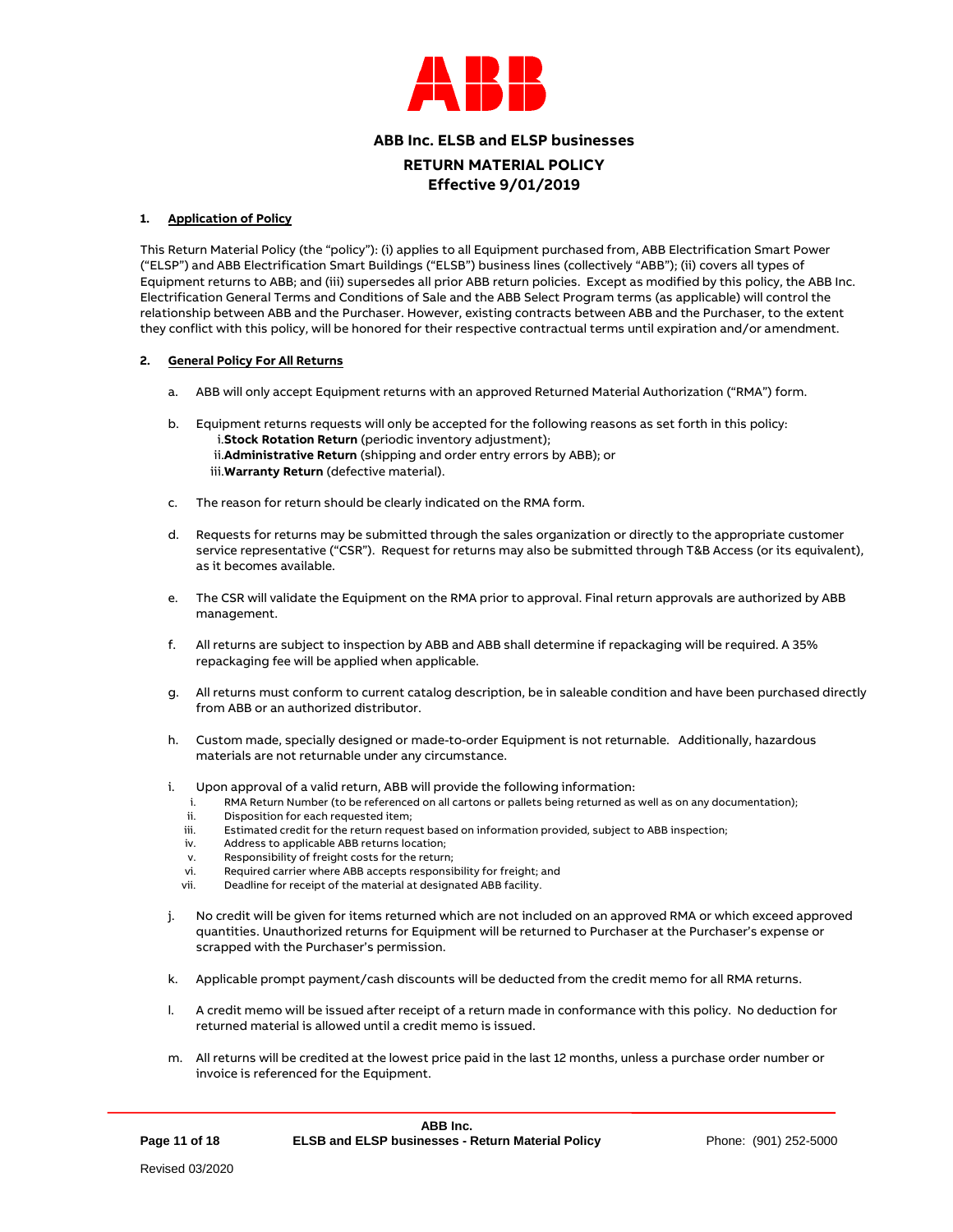

n. If a Purchaser has outstanding charges at the time of the RMA request that are related to prior unpaid repackaging or unpaid disallowed deductions for returns fees, then ABB reserves the right to put the Purchaser on "RMA Hold" until the charges can be resolved. The "RMA Hold" will allow Purchaser to submit a new RMA online but the RMA cannot be processed and approved by ABB until the outstanding fees have been resolved.

# **3. Stock Returns**

- a. All stock returns must be consistent with this policy and each of the conditions below:
	- i. A Purchaser is allowed one (1) return per calendar year, which shall not exceed five (5%) percent of the prior year's shipments based on the applicable business line (ELSP or ELSB) for the return;
	- ii. An offsetting stock order equal in value to the return must be placed by prior to ABB's issuance of a credit memo for a valid return;
	- iii. All items must be in full, original, unopened inner/master cartons, of current catalog design and in saleable condition; and iv. All stock returns must be received by November 30th of the current year and any stock returns shall be allowed only for Equipment that was purchased within the preceding twelve (12) months from the invoice date.
- b. Any Equipment designated as custom made, specially designed, obsolete, non-returnable or made-to-order (either published or unpublished) is not returnable.
- c. A thirty-five (35%) percent repackaging charge will be incurred when Equipment is returned in less than carton quantities or requires repackaging. Additional repackaging charges may be incurred in other situations.
- d. All stock returns will be credited at the lowest price paid in the last twelve (12) months, unless a purchase order number or invoice is referenced for the Equipment.

## **4. Administrative Returns**

- a. Equipment returns are allowed for administrative errors caused by ABB as indicated below.
- b. Any Equipment which has been in stock more than twelve (12) months from the date of the original invoice is not acceptable for an administrative return.
- c. Return requests for shipping errors (wrong quantity, wrong product, late or early shipments caused by ABB) **must be reported within ten (10) days** of the shipment being received by Purchaser.
- d. All Equipment must be in full, original, unopened, master cartons of current catalog design and in saleable condition as originally shipped by ABB.
- e. Claims for damage after Delivery shall be made directly by Purchaser with the common carrier.
- f. All other claims for administrative errors caused by ABB (including claims for pricing errors and special price agreement claims) must be made within one hundred eighty (180) days of the date of invoice or they will be disallowed.
- g. **Returns for administrative errors caused by the Purchaser are NOT ALLOWED**. Purchaser's order errors may only be treated as stock returns if the Equipment is eligible. If applicable, a distributor must add this Equipment to an annual stock return.

## **5. Warranty Returns**

- a. All Equipment returned for repair under warranty will be repaired or replaced under the terms specified by the applicable warranty set forth in the ABB Inc. Electrification General Terms and Conditions of Sale.
- b. All warranty returns will be credited at the lowest price paid in the last 12 months, unless a purchase order number or invoice is referenced for the Equipment.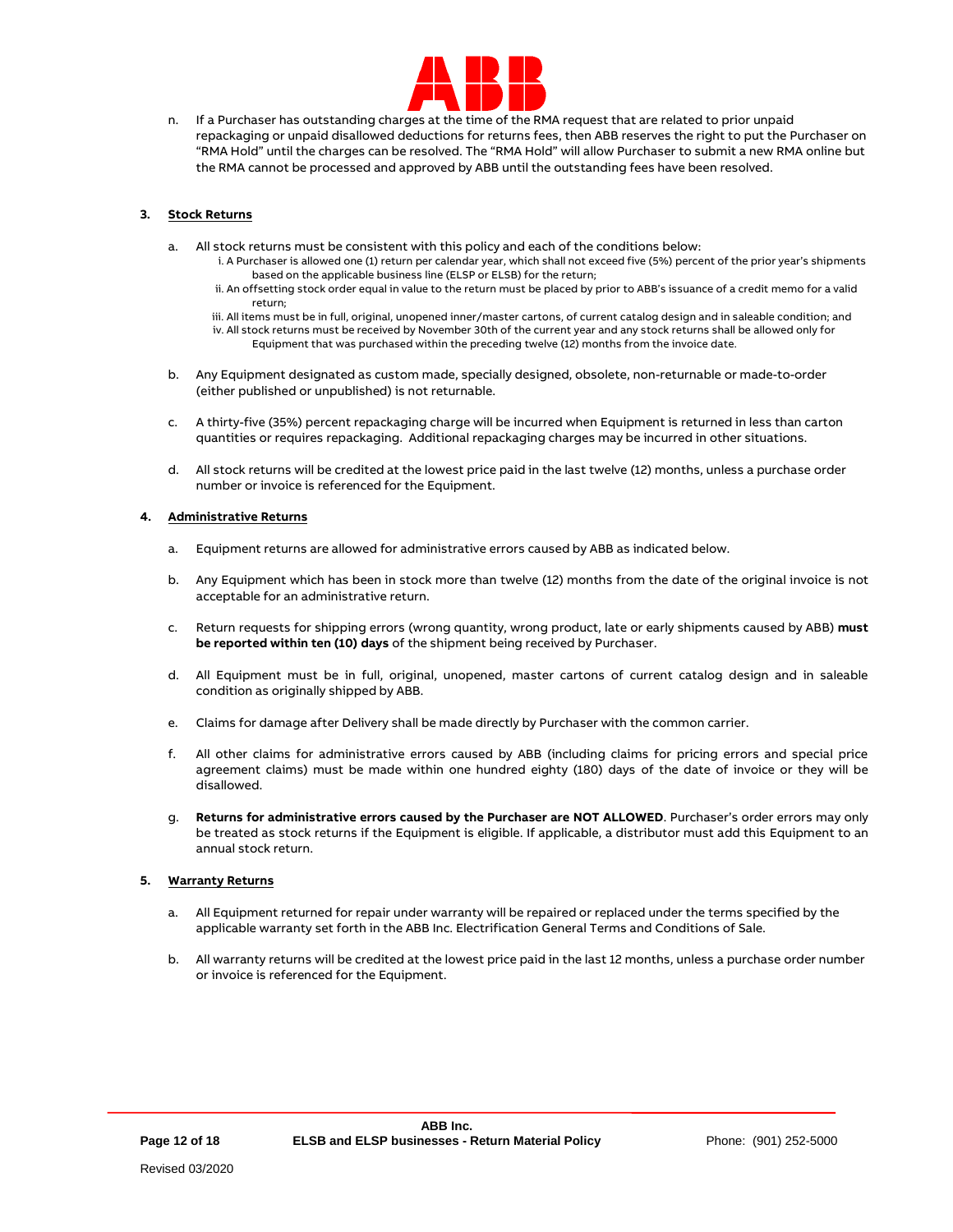

# **ABB Inc. ELIP business RETURN MATERIAL POLICY Effective 3/1/2020**

# **I. Application of Policy**

This ELIP Return Material Policy (the "Policy"): (i) applies to all Equipment purchased from ABB Installation Products Inc. (formerly Thomas & Betts Corporation and hereinafter "ELIP"), (ii) covers all types of Equipment returns to ABB; and (iii) supersedes all prior ABB ELIP return policies. Except as modified by this Policy, the ABB Inc. Electrification Products Division General Terms and Conditions of Sale will control the relationship between ABB and the Purchaser.

# **II. General Requirements for All Returns:**

- a. ABB will only accept Equipment returns with an **approved** Returned Material Authorization ("RMA") form.
- b. Material must be received at ABB designated location within 20 days after approved RMA has been issued.
- c. Equipment returns requests will only be accepted for the following reasons as set forth in this Policy:
	- **a. Warranty Return** (defective material);
	- **b. Stock Rotation Return** (periodic inventory adjustment);
	- **c. Administrative Return** (shipping and order entry errors by ABB)
- d. The reason for return should be clearly indicated on the RMA form.
- e. Requests for returns may be submitted through the sales organization or directly to the appropriate customer service representative ("CSR"). Request for returns may also be submitted through T&B Access (or its equivalent), as it becomes available.
- f. The CSR will validate the Equipment on the RMA prior to approval. Final return approvals are authorized by ABB management.
- g. All returns are subject to inspection by ABB and ABB shall determine if repackaging will be required. A 35% repackaging fee will be applied when applicable.
- h. All returns must conform to current catalog description, be in saleable condition and have been purchased directly from ABB or authorized distributor.
- i. Custom made, specially designed or made-to-order Equipment is **not** returnable under any circumstance. No hazardous materials will be returned under any circumstance.
- j. Upon approval of a valid return, ABB will provide the following information:
	- i. RMA Return Number (to be referenced on all cartons or pallets being returned as well as on any documentation);
	- ii. Disposition for each requested item;
	- iii. Estimated credit for the return request based on information provided, subject to ABB inspection;
	- iv. Address to applicable ABB returns location;
	- v. Responsibility of freight costs for the return
	- vi. Required carrier where ABB accepts responsibility for freight; and
	- vii. Deadline for receipt of the material at designated ABB facility.

## **k. Additional provisions:**

- No credit will be given for items returned which are not included with an approved RMA and which exceed approved quantities. Unauthorized returns for Equipment will be returned to Purchaser at the Purchaser's expense or immediately scrapped.
- ii. Applicable prompt payment/cash discounts will be deducted from the credit memo for all RMA returns.
- iii. A credit memo will be issued after receipt of a return made in conformance with this Policy. Deducting prior to receipt of a valid claim credit constitutes a serious non-compliance event. No deductions for returned material are allowed until a return is processed and verified and subsequent credit memo is issued.
- iv. All returns will be credited at the lowest price paid in the last 12 months, unless a purchase order number or invoice is referenced for the Equipment.
- v. If a Purchaser has outstanding charges at the time of the RMA request that are related to prior unpaid repackaging or unpaid disallowed deductions for returns fees, then ABB reserves the right to put the Purchaser on "RMA Hold" until the charges can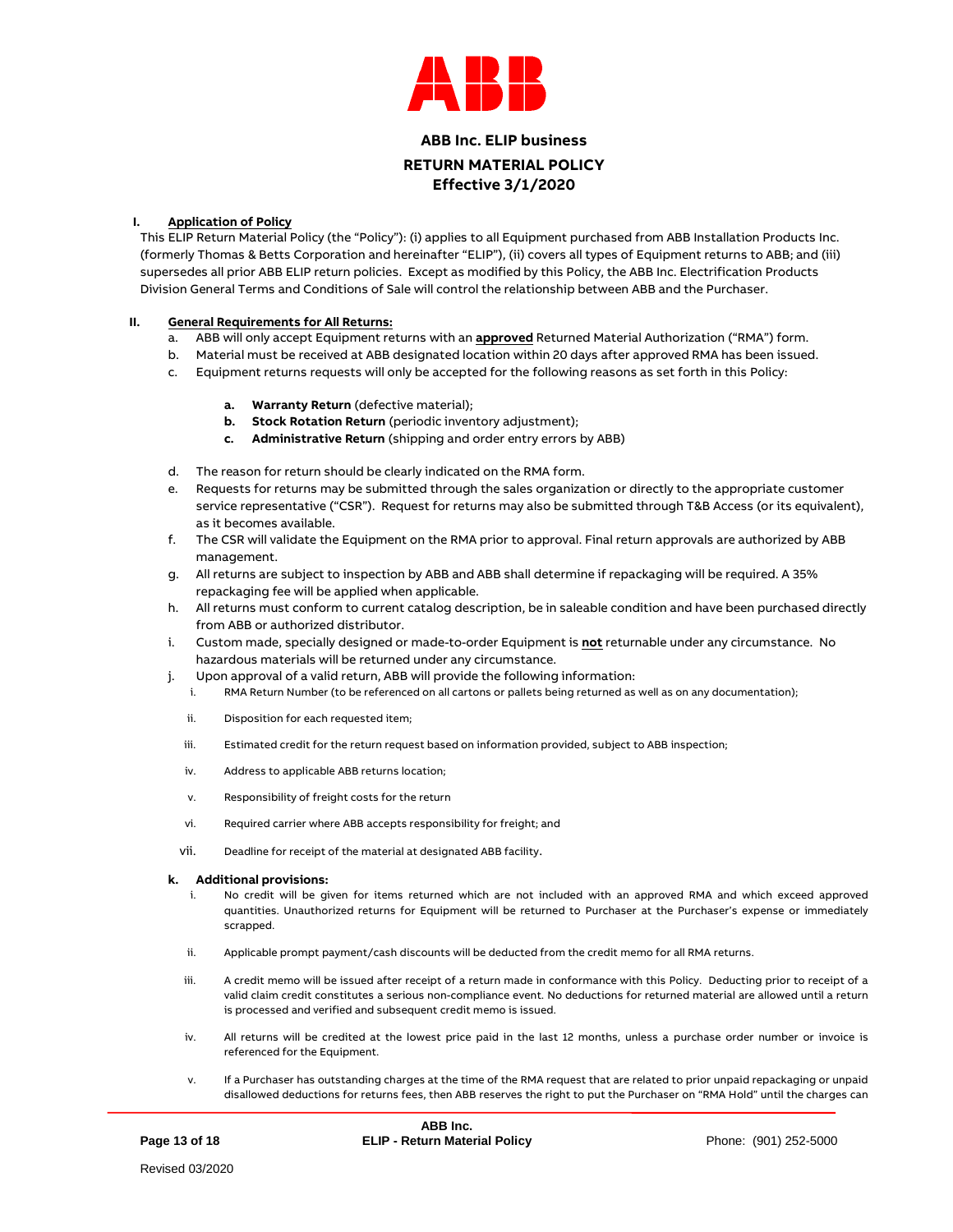

be resolved. The "RMA Hold" will allow Purchaser to submit a new RMA online but the RMA cannot be processed and approved by ABB until the outstanding fees have been resolved.

l. ELIP reserves the right to run certain incentives or programs that may have guidelines outside of this Policy. Participation in these programs is at Purchaser's discretion and will be governed by program specific guidelines.

## **III. Warranty Returns:**

- a. All Equipment returned for repair under warranty will be repaired or replaced under the terms specified by the applicable warranty set forth in the ABB Inc. Electrification General Terms and Conditions of Sale.
- b. All warranty returns will be credited at the lowest price paid in the last 12 months, unless a purchase order number or invoice is referenced for the Equipment.

## **IV. Stock Returns**

- a. All stock returns must be consistent with this Policy and each of the conditions below:
	- i. A Purchaser is allowed one (1) return per calendar year, which shall not exceed two and a half (2.5%) percent of the prior year's **net** ELIP sales. Net sales is defined as gross sales minus returns, special pricing agreement discounts, rebates, concessions and credits.
	- ii. All items must be in full, original, unopened inner/master cartons, of current catalog design and in saleable condition. Less than carton quantities will **not** be accepted as returns; and
	- iii. All stock returns must be received by November 30<sup>th</sup> (approved RMA required and physical receipt of inventory by ABB) of the current year and any stock returns shall be allowed only for Equipment that was purchased within the last 12 months.
- b. Any Equipment designated as custom made, specially designed, obsolete, non-returnable or made-to-order (either published or unpublished) is not returnable under any circumstance.
- c. All returns are subject to a 20% handling charge (verified return value) which will be deducted from the credit.
- d. A thirty-five (35%) percent repackaging charge will be incurred when Equipment is returned requires and repackaging. Additional repackaging charges may be incurred in other situations.
- e. All stock returns will be credited at the lowest price paid in the last twelve (12) months.
- f. Purchasers responsible for all freight associated with stock returns.

## **V. Administrative Returns:**

- a. Return requests for shipping errors (wrong quantity, wrong product caused by ABB) **must be reported within ten (10) days** of the shipment being delivered. Delivery date is measured by Proof of Delivery Date provided the Carrier.
- b. All Equipment must be in full, original, unopened, master cartons of current catalog design and in saleable condition as originally shipped by ABB.
- c. Claims for damage after Delivery shall be made directly by Purchaser with the common carrier and must follow the ELIP Procedure for Handling Loss & Damaged Cargo Claims, which is incorporated by reference as if set forth herein.
- d. All other claims for administrative errors caused by ABB must be reported within 90 days of days of the date of invoice or they will be disallowed.
- e. If the return was the fault of ABB, the freight will be covered by ELIP. ABB will arrange for transportation by ABB designated carrier.
- f. **Returns for administrative errors caused by the Purchaser are NOT ALLOWED**.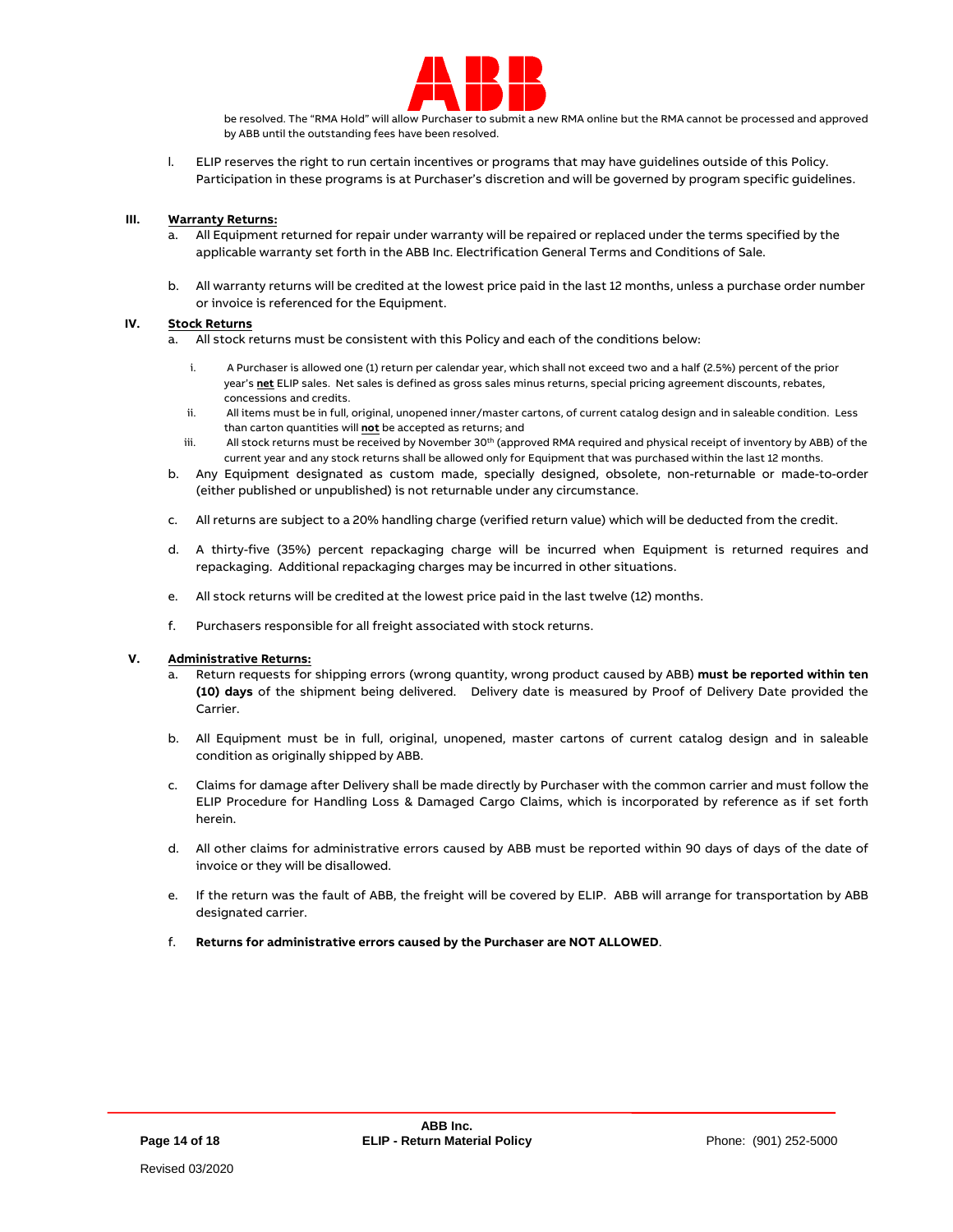

# **ABB Inc. ELIP business**

# **ELIP PREPAID FREIGHT ALLOWANCE POLICY**

# **Effective 3/1/2020**

## **I. What is a Prepaid Freight Allowance?**

A prepaid freight allowance is a benefit that is reserved for ABB Electrification Installation Product (ELIP) Purchasers that meet certain minimum value thresholds when placing orders of ELIP products. In return for meeting these thresholds, ELIP will cover the freight expense associated with delivering the purchaser's goods.

# **II. Purpose:**

The prepaid freight benefit is an incentive for Purchasers to place larger orders to assist ELIP's distribution center to operate in a more effective manner and pass on additional savings to our Purchasers.

## **III. Requirements to Qualify for Prepaid Freight:**

- a. A single purchase order requires a minimum value of \$2,500 (pretax) to include a mix of ELIP products (except as noted below in b) requested for delivery in one shipment to one location in the continental United States.
- b. Exception: A single purchase order including of Cable Tray, Strut, or Ocal® requires a minimum value of \$6,500 (pretax) requested for delivery in one shipment to one location in the continental United States.
- c. Additional provisions that apply to prepaid freight allowance benefit:
	- i. Average time to ship in-stock items is 3 to 5 Business days. ABB makes no guarantee on delivery timing. Reasonable efforts will be made to ensure goods are delivered according to industry standard in compliance with all laws;
	- ii. Made to Order products will ship at quoted or published lead times from sales representatives or T&B Access®
	- iii. Transportation will be provided on ABB approved ground carriers;
	- iv. Any changes to delivery information after an order is accepted by ABB will be assessed a change order fee of \$50 USD, plus an incremental fee(s) based on carrier and processing charge(s) required to implement change; and
	- v. ABB may select the ground carrier.

## **IV. Delivery terms:**

- a. All purchase orders where ELIP is providing prepaid freight will be delivered Free Carrier (FCA) ABB Origin, INCOTERMS® 2020, unless expressly agreed upon in writing by authorized employee of Purchaser and ELIP. Products will be delivered with freight prepaid to first domestic destination within the continental U.S. (excluding Alaska & Hawaii). Risk of loss of and title transfer will occur at point of origin.
- b. Purchaser will be required to collect merchandise from ABB with an approved ground carrier within a reasonable window of agreed delivery or Purchaser shall be subject to passthrough billing fees from carriers.

## **V. Miscellaneous:**

- a. In the event that the entire purchase order is not available to be shipped on the requested date, ELIP will advise the Purchaser of the portion of the purchase order that is not available and then at ELIP's sole discretion either cancel that portion or hold the shipment until the entire order is ready to ship.
- b. Claims or disputes must follow the ELIP Procedure for Handling Loss & Damaged Cargo Claims, which is incorporated by reference as if set forth herein.
- c. ELIP will not cover return freight on returns of any products as part of this ELIP Prepaid Freight Allowance Policy (the "Policy"). Please see the ELIP Return Materials Policy, which shall be incorporated by reference as if set forth herein.
- d. No verbal agreements will be accepted to override this Policy. Any exceptions must be agreed in writing by an authorized person at ABB.

Allowance Policy

- e. ABB reserves the right to amend any or all the terms of this Policy at any time in its sole discretion.
- f. ALL ABB INC. ELECTRIFICATION GENERAL TERMS AND CONDITIONS OF SALE (which shall be incorporated by reference as if set forth herein) SHALL APPLY TO ANY PURCHASE HEREUNDER, EXCEPT WHERE THEY CONFLICT WITH THE

| Page 15 of 18 | ABB Inc.<br><b>FLIP - Freight Allowar</b> |
|---------------|-------------------------------------------|
|---------------|-------------------------------------------|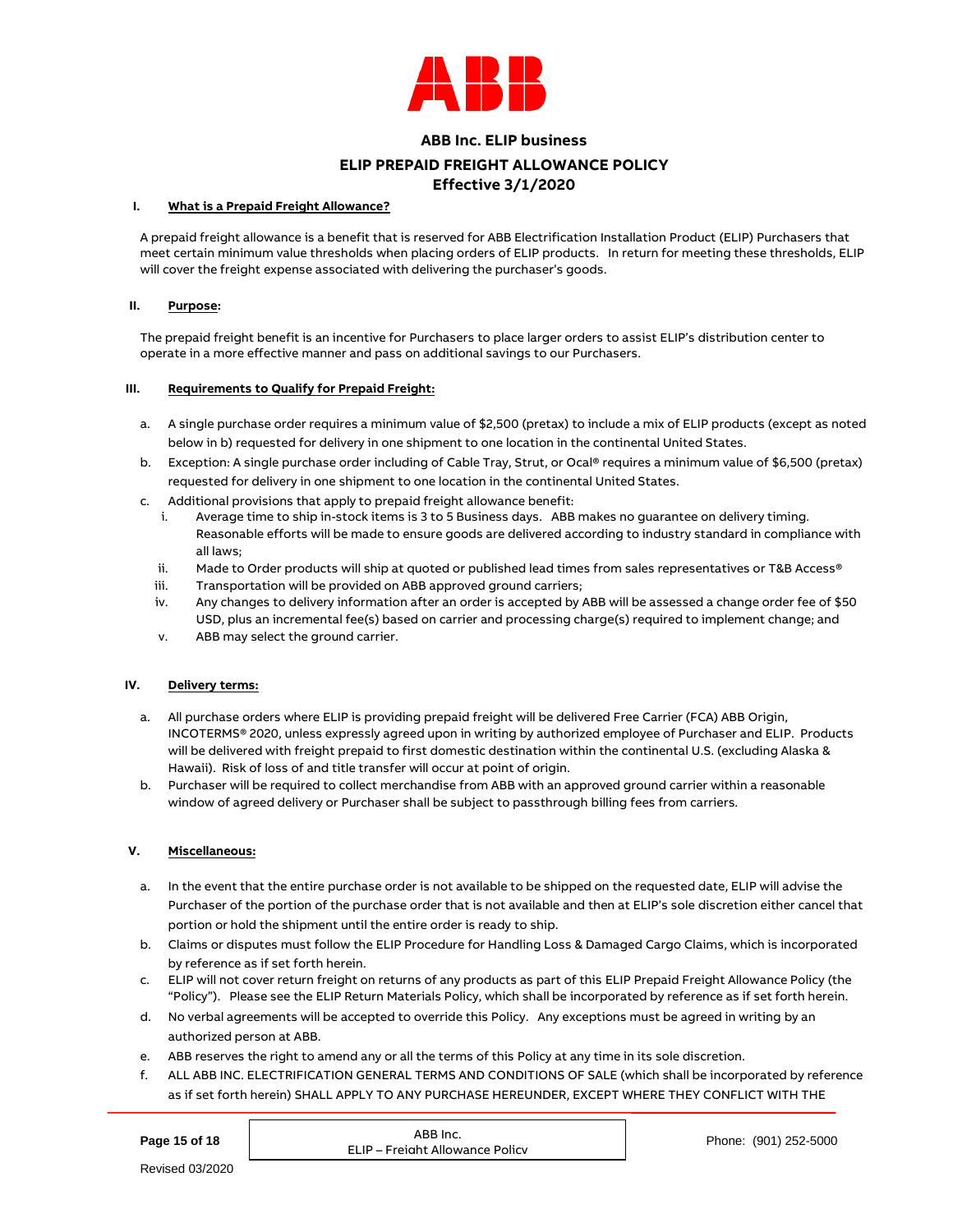

TERMS IN THIS ELIP PREPAID FREIGHT ALLOWANCE POLICY. IN CASE OF CONFLICT BETWEEN THE ABB INC. ELECTRIFICATION GENERAL TERMS AND CONDITIONS OF SALE, THEN THE PROVISIONS OF THIS ELIP PREPAID FREIGHT ALLOWANCE POLICY SHALL HAVE PRECEDENCE.

# **VI. Definitions:**

- a. **Business Days:** Monday through Friday 8am CST 5pm CST excluding holidays**.**
- b. **Made to Order** Any product that is produced or prepared when ordered with a unique item number, is custom made or specially designed.
- c. **Stock Products-** Any products manufactured to homogenous specifications.
- d. **Time to Ship**: Shall mean to the time period between the order placement and the handling of the product over to the carrier for transport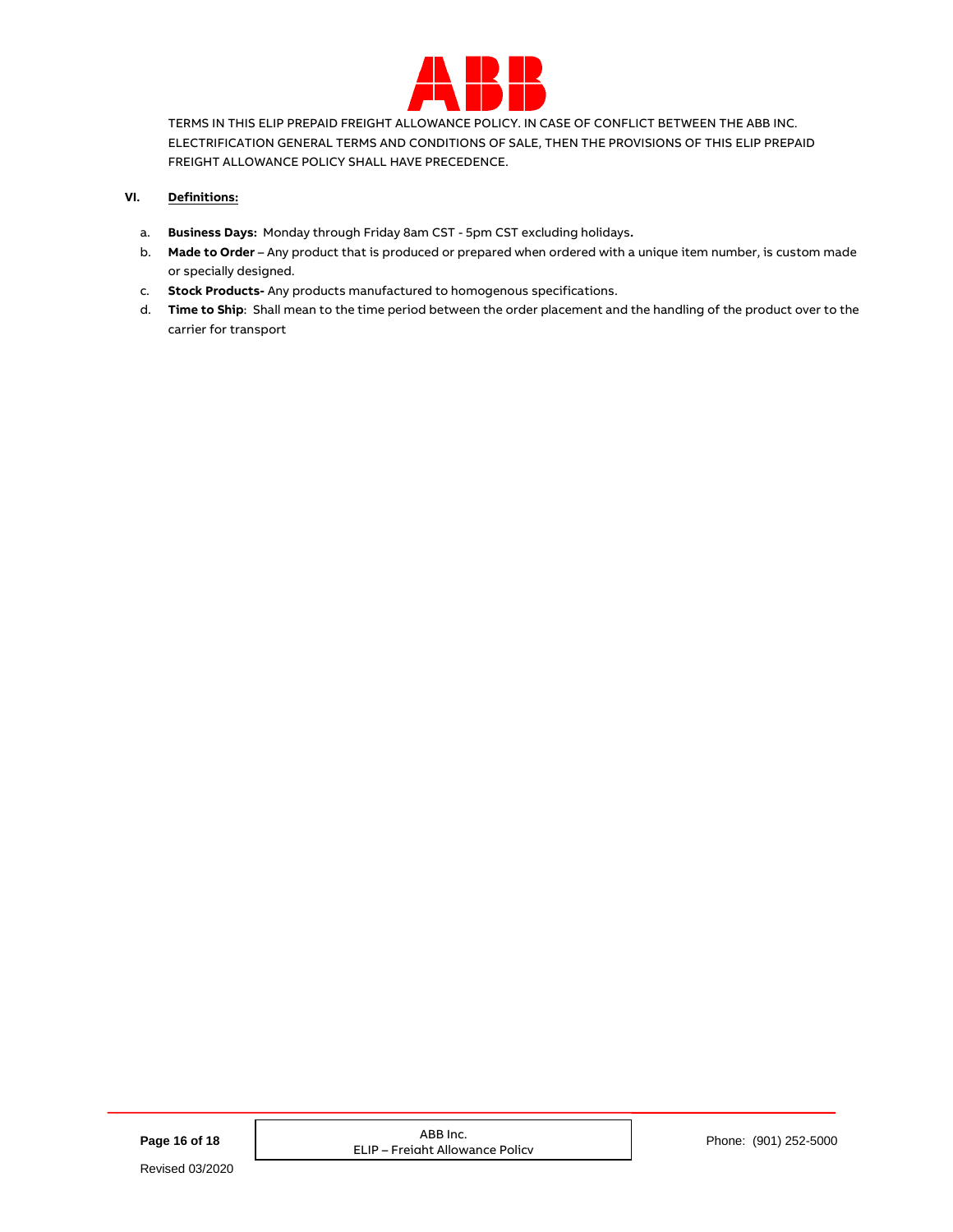

## **1. Field Services**

ABB EL Smart Power Service (hereinafter "ABB ELSP Service"), which acts through ABB Inc.'s Electrification business, provides a wide range of engineering and technical support services designed to assist in the selection, operation and maintenance of our Equipment. Services include application, coordination, power quality and system studies, supervision of equipment installation or maintenance activity, start-up, training, repair, commissioning, equipment technical or integration services.

## **2. Qualifications**

ABB ELSP Service personnel are factory certified and have received specific training in the design, assembly, installation and test of our Equipment. All services provided by ABB ELSP Service include full factory warranty for labor and repair parts indicated in the statement of work provided.

## **3. Repair Parts**

Repair parts provided as part of ABB ELSP Service are guaranteed to be factory authorized materials and to be either new or factory refurbished materials, where warranted.

## **4. Training**

Training is available on-site or at the appropriate ABB training facility. In field training is customized to the specific need of each customer and may include engineering application, operation and maintenance of ABB Equipment. Demonstration equipment is available for site training when customer's equipment is otherwise unavailable for training use.

## **5. Contracted Services**

ABB ELSP Service does not certify independent repair companies for maintenance and repair of its equipment. Services provided by a 3<sup>rd</sup> party, unless contracted through ABB ELSP Service, are not warranted through ABB.

| <b>Continental US, Mexico and Canada (USD)</b> |          |        |       |  |  |  |
|------------------------------------------------|----------|--------|-------|--|--|--|
| Period                                         | Daily    | Hourly | O/T   |  |  |  |
| $M-F$                                          | \$2,200  | \$250  | \$300 |  |  |  |
| Sat                                            | \$2,500  | \$300  | \$400 |  |  |  |
| Sun/Holida                                     | \$3,000  | \$350  | \$500 |  |  |  |
| International/Off-Shore Service Rates (USD)    |          |        |       |  |  |  |
| All                                            | 4,000.00 | n/a    | \$600 |  |  |  |

# **6. ABB ELSP Service Rates**

### **7. Payment Terms**

Payment terms for ABB ELSP Services are Net 30 days from invoice

### **8. Daily Rate**

A daily rate, when specified, applies to all time worked or traveled not to exceed ten (10) hours per day. Work hours are consecutive with allowance for meal(s). Partial days are invoiced as a whole day.

### **9. Overtime**

Overtime rate applies to all hours worked in excess of eight (8) hours in one day or ten (10) hours where daily rate applies. **ABB policy includes a maximum workday of twelve (12) hours in one day (24 hours) including travel time. Work day may be extended to a maximum of sixteen (16) hours under special circumstances and only with approval of the Service Manager.**

### **10. Sunday and Holidays**

Special Sunday and holiday rates apply to all hours worked or traveled on Sunday or ABB recognized holidays.

### **11. International Service**

Billing for international services is at the daily rate specified. Partial days worked or traveled are invoiced as whole days. Hours worked in excess of ten (10) consecutive hours are billed at the international O/T rate.

### **12. Travel and Living Expenses**

Charges for travel and reasonable living expenses such as lodging, meals, and ancillary services such as laundry, parking, etc. will be invoiced at cost plus twenty percent (20%). Travel expenses quoted represent a good faith estimate at time of quote and assume at least two week advance travel notice. Actual expense may differ at time of service.

**Page 17 of 18**

**ABB Inc. ELSP Service Pricing Policy Phone:** (901) 252-5000